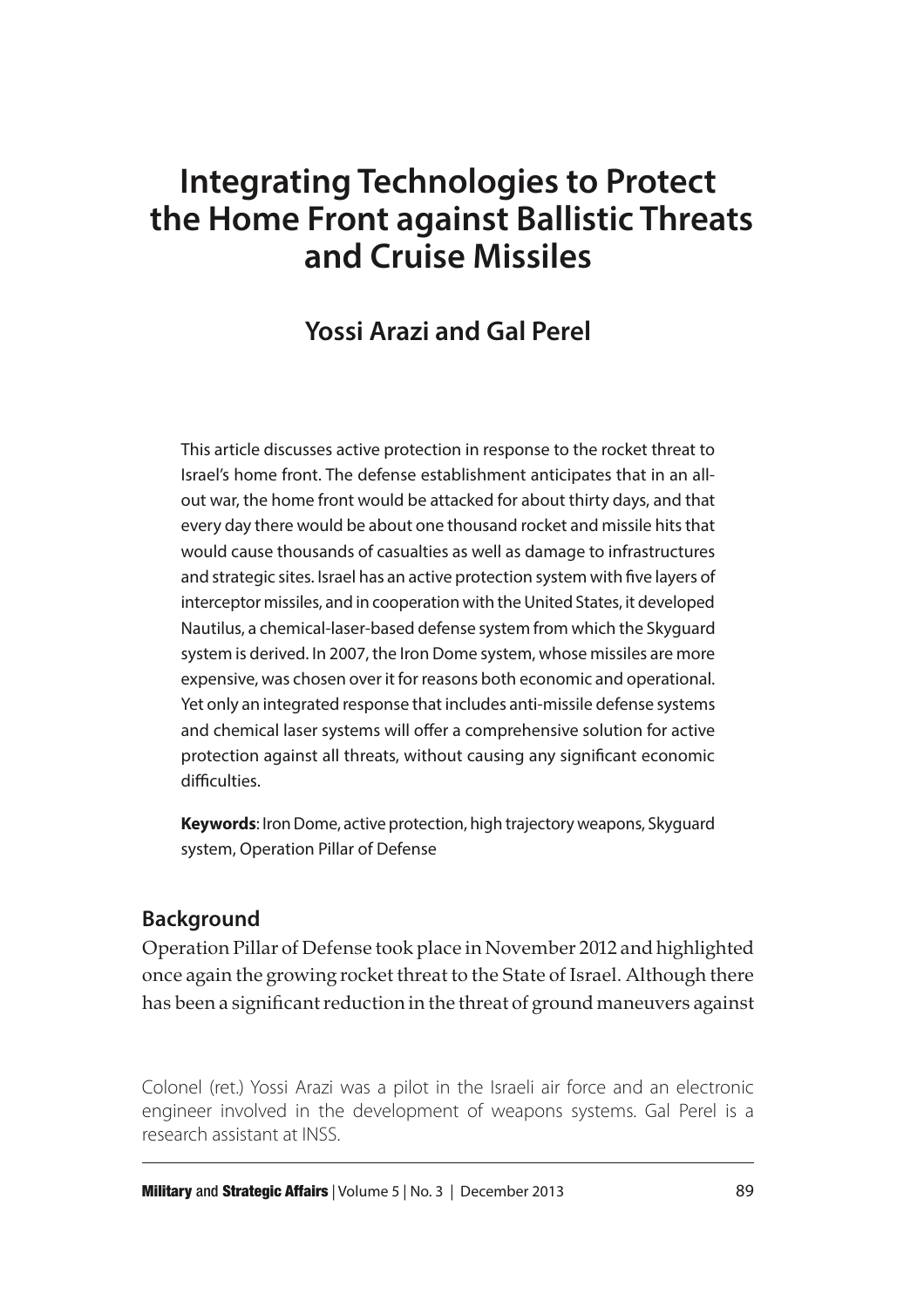Israel by neighboring enemy states, the operation showed that there is a real threat to the country's population centers.<sup>1</sup> As Lieutenant General (ret.) Gabi Ashkenazi said at the time, "He who creates an advantage in this fighting succeeds in preparing first for the next threat."<sup>2</sup>

The Israeli defense establishment anticipates that in an all-out conflict, an attack on the home front by Syria, Hizbollah, and Hamas would last for some thirty days. The expectation is that the Israeli civilian front would be struck by approximately 1,000 missiles, rockets, and cruise missiles every day,<sup>3</sup> some of them GPS guided and accurate to within several meters. The estimated harm caused would be thousands wounded, destruction of infrastructures, and damage to strategic sites. To counter this threat, Israel is developing and implementing a defensive system that would operate from the moment the missiles or rockets are launched until they hit the ground. This system is based on five layers of missile defense: Iron Dome, Magic Wand, Arrow 2, Arrow 3, and Patriot. The working assumption is that the Defense Ministry is planning to complete the development processes, including for radar and communications systems, and that it will acquire the various defensive missiles in quantities sufficient for several days of fighting.

In the mid-1990s, the government of Israel, in close industrial and operational cooperation with the United States, began to develop Nautilus, an anti-Katyusha defense system based on a high-energy chemical laser. Nautilus was intended to protect Kiryat Shmonah, where it was planned to be positioned prior to the withdrawal from Lebanon. From 2000 to 2004, there were 46 tests of the system against various ballistic threats, including mortars, different rockets, and artillery shells. All of them, without exception, were intercepted. At the same time, the planning of the Skyguard system – the immediate derivative of Nautilus – was completed and ready for production. In early 2007, the Nagel Committee concluded that the Iron Dome system was preferable to Skyguard for various reasons, one of which being the conclusion that the kinetic interception option has clear financial and operational advantages over laser interception. The development and testing of Skyguard was, therefore, stopped. Significantly, the 2008 state comptroller's report 59A criticized the manner in which the recommendation was formulated, as well as the fact that no operational need had been defined that delimits the operational gap or defines the requirements for an active defense system. This led to an expansion of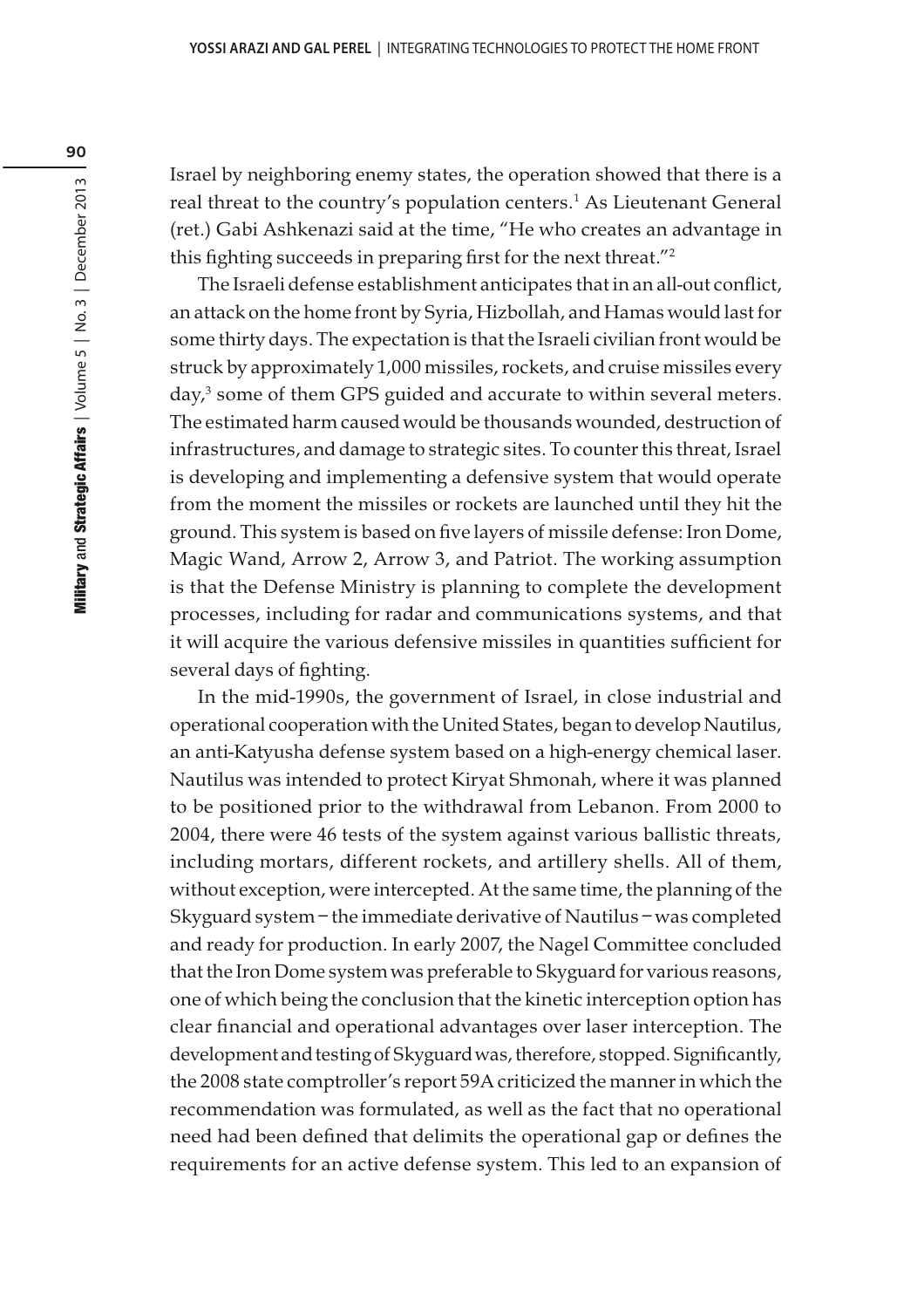the threat reference from Qassam rockets to all types of short-range hightrajectory fire.<sup>4</sup>

This article aims to show that only an integrated solution that includes anti-missile and anti-rocket defense systems together with high-energy chemical laser systems will result in the implementation of a comprehensive defense solution and protect the entire civilian front from all types of threats. This response would provide protection for the period of fighting regardless of how long it is, and could be implemented without significant economic difficulty. Furthermore, a system that is based only on defensive missiles is not practicable for financial reasons because it cannot provide protection in some of the operational scenarios.

#### The Threat Reference Scenario

Israel's security concept holds that if a future campaign presents a threat that is defined as a clear and present danger, Israel would have to carry out a preventative action as soon as possible and aim to shorten the fighting's duration to the extent feasible. This is due to the state's lack of strategic depth and its limited ability to absorb economic damage, as well as a large number of civilian casualties. Hence, the goal must be to defeat the enemy on its territory quickly and decisively in order to avoid battles that would take place near Israel's civilian population.<sup>5</sup> From the offensive standpoint, the Israeli Defense Force (IDF) has prepared for this by means of a combat doctrine that rests on three pillars: "(1) a destructive strike of firepower against the enemy's core assets; (2) a quick maneuver to damage the enemy and paralyze its launching capabilities in the area of the maneuver; and (3) stamina and defensive capabilities on the civilian front."<sup>6</sup> This doctrine is based on the assumption that in the case of a military conflict on the scale of the Second Lebanon War or Operation Cast Lead, Israel will not have great latitude in time, space, or legitimacy for the use of force regardless of the intensity and severity of hundreds of rockets and missiles being fired on the state every day. A better solution for Israel would be to strike the enemy, as in the attack on Hizbollah's headquarters in Beirut during the 2006 Second Lebanon War in order to achieve the Dahiya effect and deter the enemy.<sup>7</sup> As Lieutenant General Benny Gantz said, "In reality, when we seriously damage the enemy's launching capability, and when our achievements on the ground are clear, and the other side begs for a ceasefire, there will be no doubt as to who is the victor and who the vanquished."8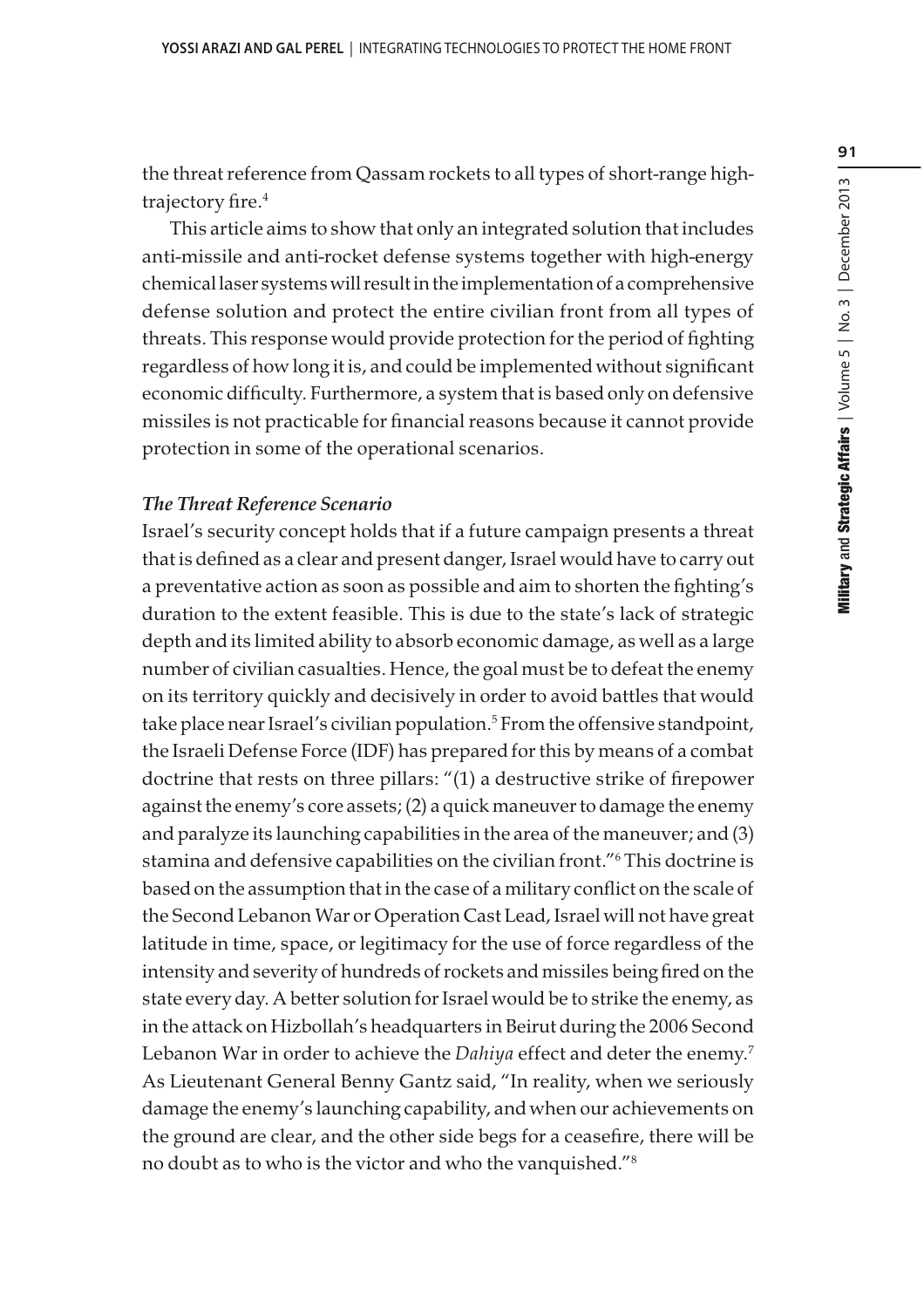The drive to shorten the combat's duration does not, however, insure that the battle will indeed be short.<sup>9</sup> An examination of the Second Lebanon War, in which the IDF fought against Hizbollah for 34 days, shows that in the course of the fighting, the organization fired some 4,000 rockets of various kinds at the Israeli home front – close to 250 rockets a day toward the end of the war – thus bringing everyday life to a halt for the residents of northern Israel.<sup>10</sup> The defense establishment, therefore, anticipates that in the future, the fighting against Syria, Hizbollah, and Hamas will continue for up to 30 days.

The threat to the State of Israel is evolving and ongoing in every aspect.<sup>11</sup> The weaponry is becoming much more destructive and precise in its hits, and the threat is expanding in range. Today's high-trajectory weapons threaten the entire country, unlike in the past, when they only threatened Israel's northern border. The launching sites have also expanded to include the Gaza Strip, the Sinai Peninsula, and Iran, and cover an area ranging from hundreds of meters from the border for mortar shells to distances of 1,500 kilometers or more for Iranian Shihab missiles. The amount of weaponry in the possession of the enemy is also increasing, $12$  and currently they have between several thousands and hundreds of thousands of missiles and rockets. These include mortar shells for ranges of up to several kilometers, which are one of the main threats to the Gaza perimeter communities; Qassam and Grad rockets, which are fired to distances of between 3-40 kilometers; Fajr short-to-medium-range rockets that range some 60-90 kilometers; F110 and M600 rockets, which are fired to distances of 200-300 kilometers and have 200-kilogram warheads and GPS accuracy; and Scud missiles that reach distances of 200-700 kilometers and have warheads of hundreds of kilograms that could be armed with chemical or biological weapons. To this range of threats we can add the Iranian Shihab-3 and Shihab-4, which also have the potential to be armed with nuclear warheads, and Russian made P-800 cruise missiles (Yakhont) that are in Syrian possession, have GPS accuracy, and cruise at an altitude of 10-15 meters at a speed up to Mach 2.5. These missiles could potentially destroy all strategic targets in Israel as soon as the conflict begins.

As a basis for planning the defense system, this article relies on the defense establishment's assumption that a quantitative model should be developed for every type of threat that may be launched at Israel during a 30-day fighting period. It can be expected that as the fighting continues,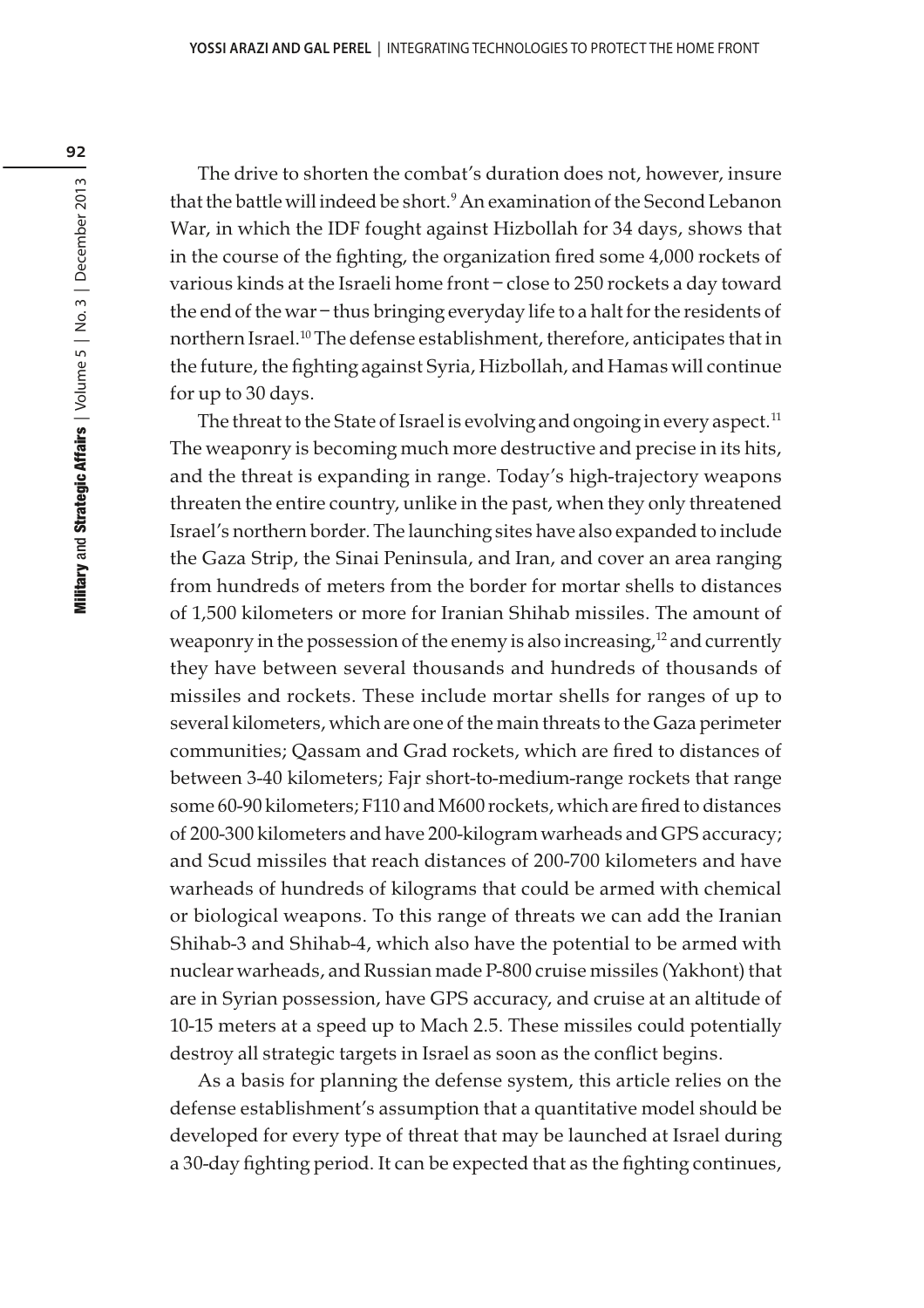the rate of missile fire will decrease, as in the case of Operation Cast Lead, where Hamas began by firing hundreds of rockets per day, a number that decreased to 13 rockets per day towards the end of the Operation.<sup>13</sup>

Nevertheless, this assessment holds that on any given day Israel will be attacked with hundreds of mortar shells, some 800 short-range rockets from the Qassam-1 to the enhanced Grad, about 100 short-to-mediumrange threats (including Fajr rockets, the F110, and Zelzal missiles), approximately 100 medium-range or higher threats (including M600 rockets, Scud missiles, and Shihab missiles from Iran), and several dozen cruise missiles.<sup>14</sup>

#### Basic Requirements for an Optimal Defense System

The defense system required for this task would optimally be able to cope with a large quantity of high-trajectory threats and rockets of various kinds and destroy them before they reach the ground in a way that will be affected as little as possible by the duration of the conflict. Iron Dome, for example, was developed for short-range threats, Magic Wand for threats fired from ranges of 100-200 kilometers, and Arrow 3 is currently being developed as a response to threats fired from ranges of some 1,000 kilometers or more.

The ideal defense system, however, should be able to intercept all threats the enemy is capable of launching – including firing in volleys – and maintain this capability over time. The cost of destroying a threat should be as low as possible in order to avoid economic restrictions on the use of the system. It would need to be available for use against all types of ballistic threats and cruise missiles and in any type of weather, and its response time – from the moment the threat is launched or enters the security envelope to the moment it is destroyed – would be as short as possible in order to allow action against threats fired from especially short ranges. Finally, the system's rearming at the end of the fighting in preparation for the next conflict would not require a massive investment, and technological development would not be needed every time a new threat appeared on the scene. In this article, we examine and evaluate the various solutions available and their integration with a focus given to their ability to meet the requirements.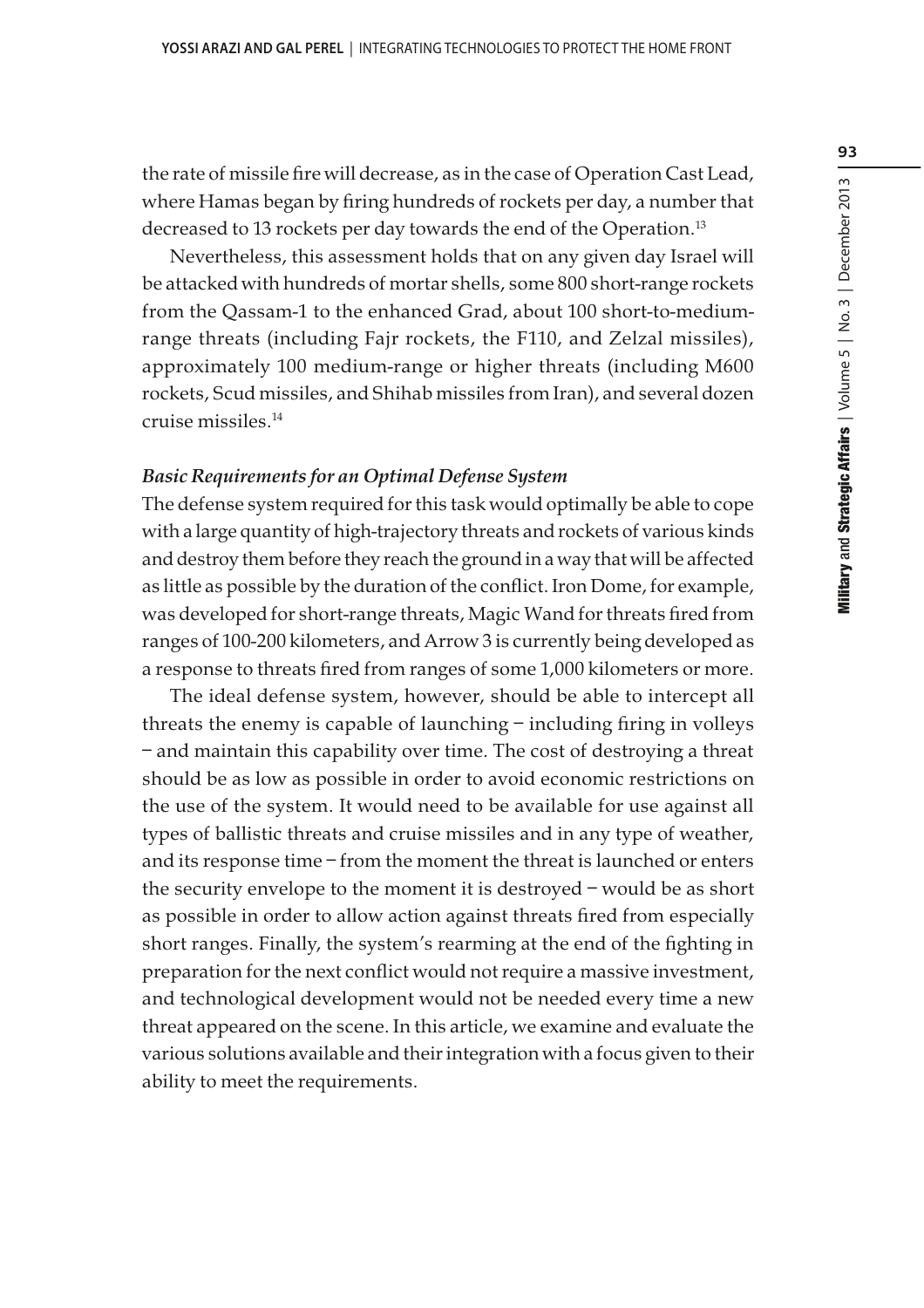## **Advantages, Disadvantages, and Feasibility of a Missile Defense System**

The main operational advantage of a system that is based only on defensive missiles is its ability to operate in all weather conditions, if it was designed accordingly. An additional advantage is that such systems are currently in different phases of implementation – from completed development (Iron Dome and Arrow 2) through initial development (Magic Wand and Arrow 3) to procurement (Iron Dome, Arrow 2, and Patriot) – which allows for more rapid procurement.

The problem with this type of system is that when a new threat appears, a defensive missile must be developed to counter it. In addition, a defensive system that relies only on defense missiles is fundamentally flawed, as budgeting for procurement of defensive missiles that could cope with the number of threats the enemy presents requires enormous funds the state cannot allocate for this purpose. In fact, Israel and the IDF will only have a relatively small quantity of anti-missile missiles, resulting in partial protection that will be reduced as the fighting continues.

Other problems arise from the failure of the systems to meet the operational requirements in the face of the threat. The Iron Dome system does not have the ability to cope with certain threats, such as the various Qassam rockets and the regular and enhanced Grad missiles, which are fired from short distances of about 3-15 kilometers,<sup>15</sup> as well as mortar shells, which means that protection for over 1 million people living up to 10- 15 kilometers from the borders is deficient.<sup>16</sup> The various types of defensive missiles lack the ability to contend with cruise missiles, particularly the Russian made P-800. Increasing the accuracy of the rockets will cause the collapse of the "selective fire" concept – not intercepting threats that fall in open areas will make it necessary to intercept all threats. This will surely have a severe economic impact. When the fighting ends, it will be necessary to replenish the supply of all defensive missiles fired during the conflict, a process that would take many years to accomplish, be very expensive, and leave Israel exposed to threats until it is completed.

Proponents of the system hold, as GOC Northern Command Gadi Eizenkot stated, that the system "must be directed first and foremost at preserving the IDF's offensive capability and not at defending civilians" and that it should protect Israel's critical infrastructures, IDF bases, and military forces' gathering points. Within approximately three days, an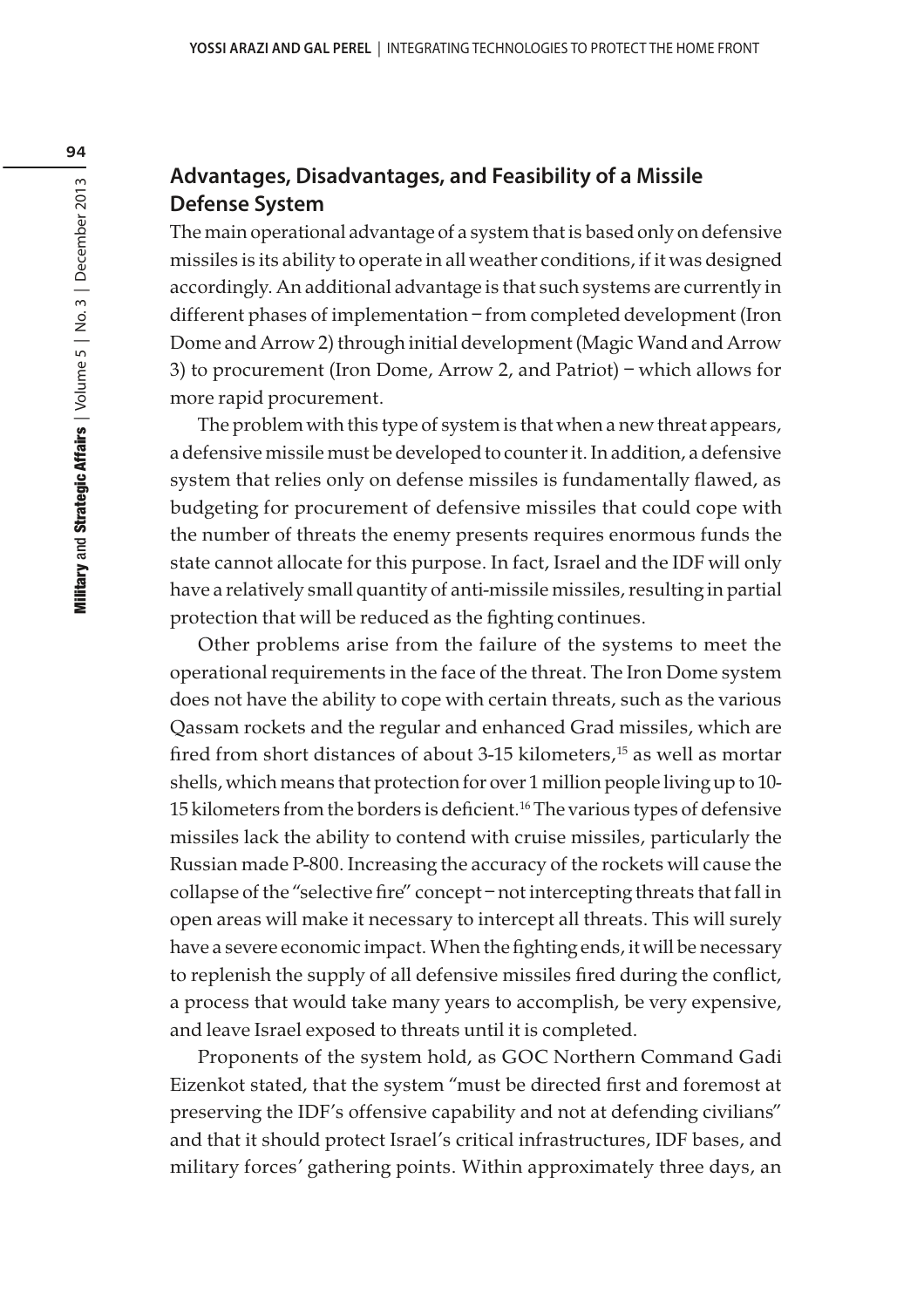offensive move carried out by the IDF would lead to a significant reduction in the firing and extensive damage that would result in a ceasefire.<sup>17</sup> Hence, the system would not be required to cope with a large quantity of rockets. According to Brigadier General (ret.) Danny Gold, former head of the Research and Development Department in the Ministry of Defense, the existing system is proof of Israel's willingness to protect its civilians and their property and enable the economy to continue functioning during a time of war.<sup>18</sup> This system also allows the political echelon greater room to maneuver during a military operation.<sup>19</sup> A study by former head of the Wall Missile Defense Program Uzi Rubin indicates that while in the Second Lebanon War Hizbollah needed to fire an average of 75 rockets to kill one person, the Iron Dome system raised the ratio so that it now takes 375 rockets to kill one person.<sup>20</sup>

# **Advantages, Disadvantages, and Feasibility of Defense Based on High-Energy Chemical Lasers: Ground and Airborne Skyguard**

#### Ground-Based Laser Systems: Nautilus and Skyguard

Development of the Nautilus system began in June 1996 and ended in June 2000, with two successful tests that included the destruction of rockets in mid-flight. Dozens of additional tests were conducted from June 2000 to November 2004, in which the system intercepted all 46 of the threats that were launched against it: 31 Katyushas and other rockets, five 152 mm. artillery shells, and 10 mortar shells, three of which were shot in one volley.<sup>21</sup>

The Skyguard system is a direct development of the Nautilus. Its detailed engineering design was carried out between 2000 and 2005 and was presented to the US army and representatives of Israel's Ministry of Defense in August 2005. Skyguard is four times smaller than Nautilus<sup>22</sup> and directs four to five times more energy against the target. This increases the system's effective range by some 10 kilometers (15 with adaptive optics). Hence, with eight Skyguard systems operating, all of the Gaza perimeter communities would be protected; with 26 systems, the entire northern part of Israel (from Kiryat Shmonah to the Haifa-Afula-Beit Shean line) could be protected; and with a total of 80 systems, all 40 large population centers and strategic sites in Israel could be protected.<sup>23</sup> Northrop Grumman, the company that developed the system, has committed to meet the full military standards of availability, reliability, maintainability, and transportability.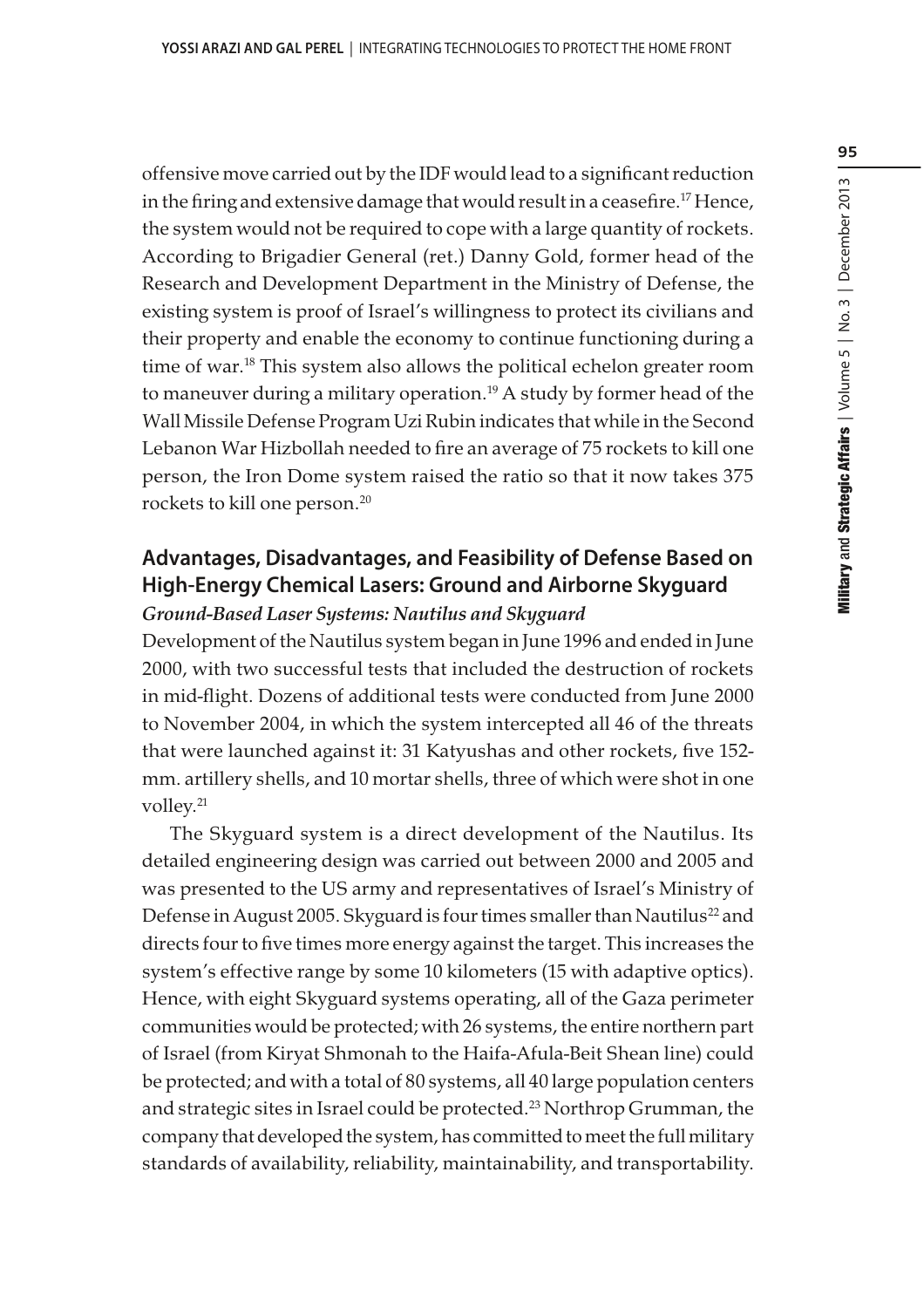The Skyguard system consumes five different types of gases – nitrogen fluoride, hydrogen, ethylene, helium, and oxygen – along with jet aircraft fuel. All materials are sold in the open market and are inert, non-toxic, and non-explosive (though they could ignite if directly hit). The by-products of lasing – that is, a steady transfer of laser energy to the target in order to destroy it – include hydrogen fluoride and deuterium fluoride, which are hazardous to health. The required safety zone is 100 meters, which can be reduced to 20-30 meters if a special filter is installed on the system. Next to every Skyguard ground unit there are two tanks (the size of a standard fuelsupply tank), which contain the gases and the fuel required for 40 seconds of continuous lasing (suitable for the destruction of 20 threats on average). Switching from one tank to another takes a number of seconds, while replacing an empty tank with a full one takes about two-three minutes.

When the company completed the engineering design,<sup>24</sup> it committed to supply the Skyguard systems to the Ministry of Defense 18 months after the decision was made and at a fixed price. The company also agreed to pay fines for falling behind schedule.

The ground-based Skyguard system has advantages in the basic concepts of firing. Missing a target is not possible due to the system's use of a laser beam that locks on to the reflected energy of the target. The system is able to destroy any target that enters its 10-15 kilometers cover range, and actually has a perpetual and accessible magazine of the fuels and gases required for its operation, which can be supplied in the same way that air force planes are refueled.

As was proven in tests, the system will be effective against mortar shells, various types of missiles and rockets, such as Shihab 4 missiles that are fired from ranges of up to 2,000 kilometers, and will also respond to the threat of cruise missiles. The average rate of target destruction is about one per three seconds, which includes the time it takes to move on to the next target and allows the destruction of volleys of missiles fired simultaneously. For example, it takes about 38 seconds for an enhanced Grad rocket fired at a distance of 40 kilometers from the moment it enters the effective range of Skyguard (15 kilometers) until it hits the ground. One system can destroy a volley of about eleven such rockets fired simultaneously. Since the system works at the speed of light, it will not be necessary to upgrade it when more advanced threats appear. It enables interception of the target immediately after its discovery and does not require reevaluation of the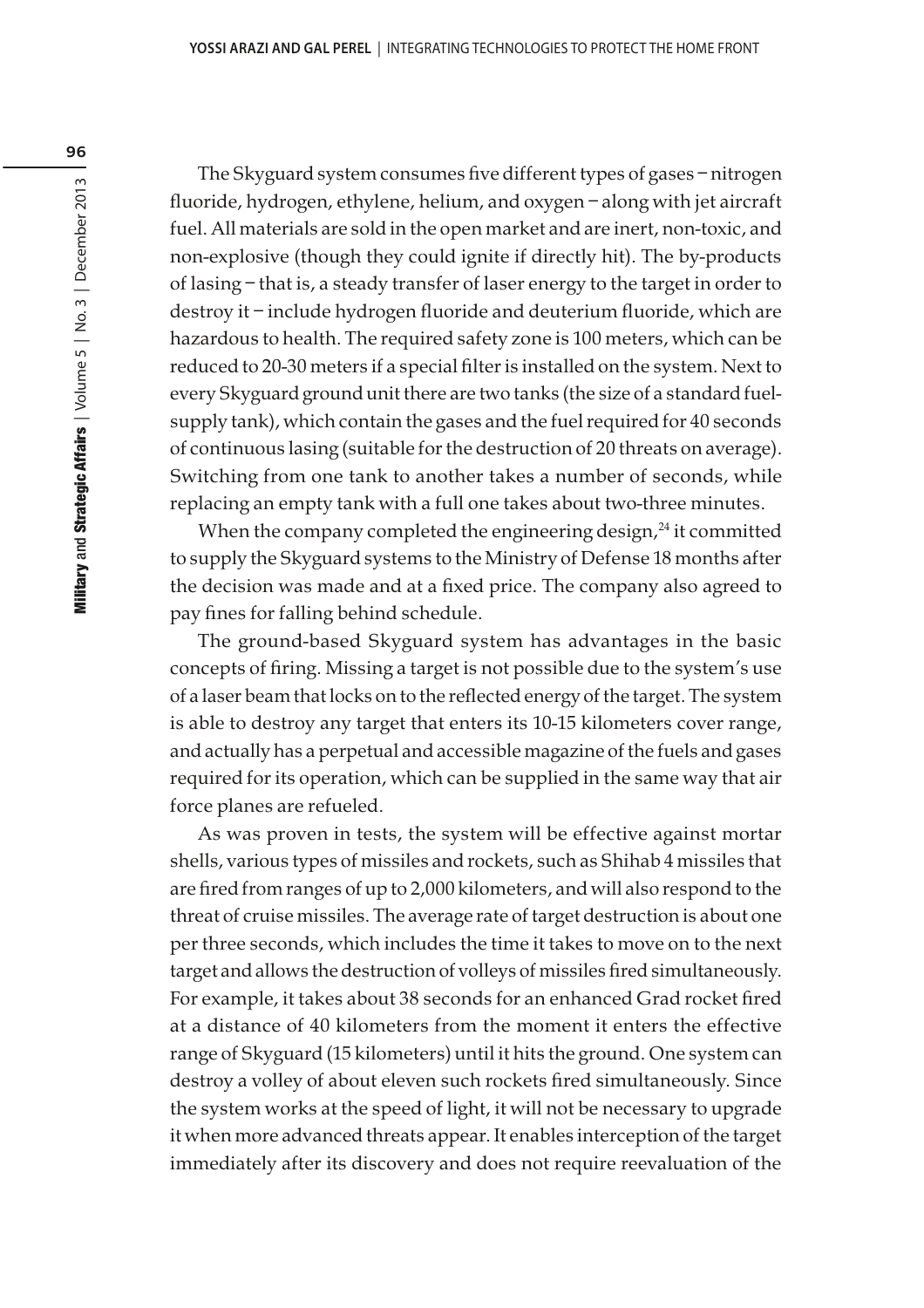target's interception point. Hence, threats can be destroyed within less than five seconds from the moment they are launched or enter Skyguard's effective range.

The cost of interception is very low, some  $1,000$  to  $3,000$  dollars<sup>25</sup> (the price of the gases and fuel used to create the laser beam varies depending on the range). In comparison, the cost for two Iron Dome missiles to hit one target starts at hundreds of thousands of dollars and can go up to several million dollars for two missiles such as Magic Wand or Arrow. The system has the ability to defend itself against any ballistic threat fired at it. The technology is available and has been proven in dozens of tests, and an official request from the government of Israel to the US government could lead to a resumption of activity on the issue.

The main drawback of the Skyguard system is that the effective range of the laser beam decreases significantly when it needs to penetrate thick, dense clouds (from 5/8 and up), in which case defensive missiles would be relied on. Nevertheless, the Skyguard system can still intercept ballistic threats when they are below the cloud base. In that case, the laser beam "waits" for the threat until it is exposed again.

### The Airborne Skyguard System

In the early 1990s, the United States started developing the Airborne Laser (ABL), a high-energy laser system, which was installed on Boeing 747 planes. Its mission was defined as destroying ballistic missiles during the boost phase of flight at ranges of hundreds of kilometers from the interceptor aircraft. In February 2010, after a lengthy development process, the first system test was carried out, and two ballistic missiles were intercepted at a range of nearly 100 kilometers from the ABL aircraft.<sup>26</sup> The test was significantly successful: for the first time in history, ballistic missiles were destroyed in the air and at very long ranges, proving the technological feasibility of the system.

Threats can also be destroyed at the penetration phase, of course. The interceptions take place above the clouds and therefore above weather effects. Any missile that is launched at ranges of 30 kilometers or more reaches heights exceeding 40,000 feet. The greater the range the missile is launched from, the greater the height it reaches. The airborne Skyguard system is designed to destroy any threat that is launched from ranges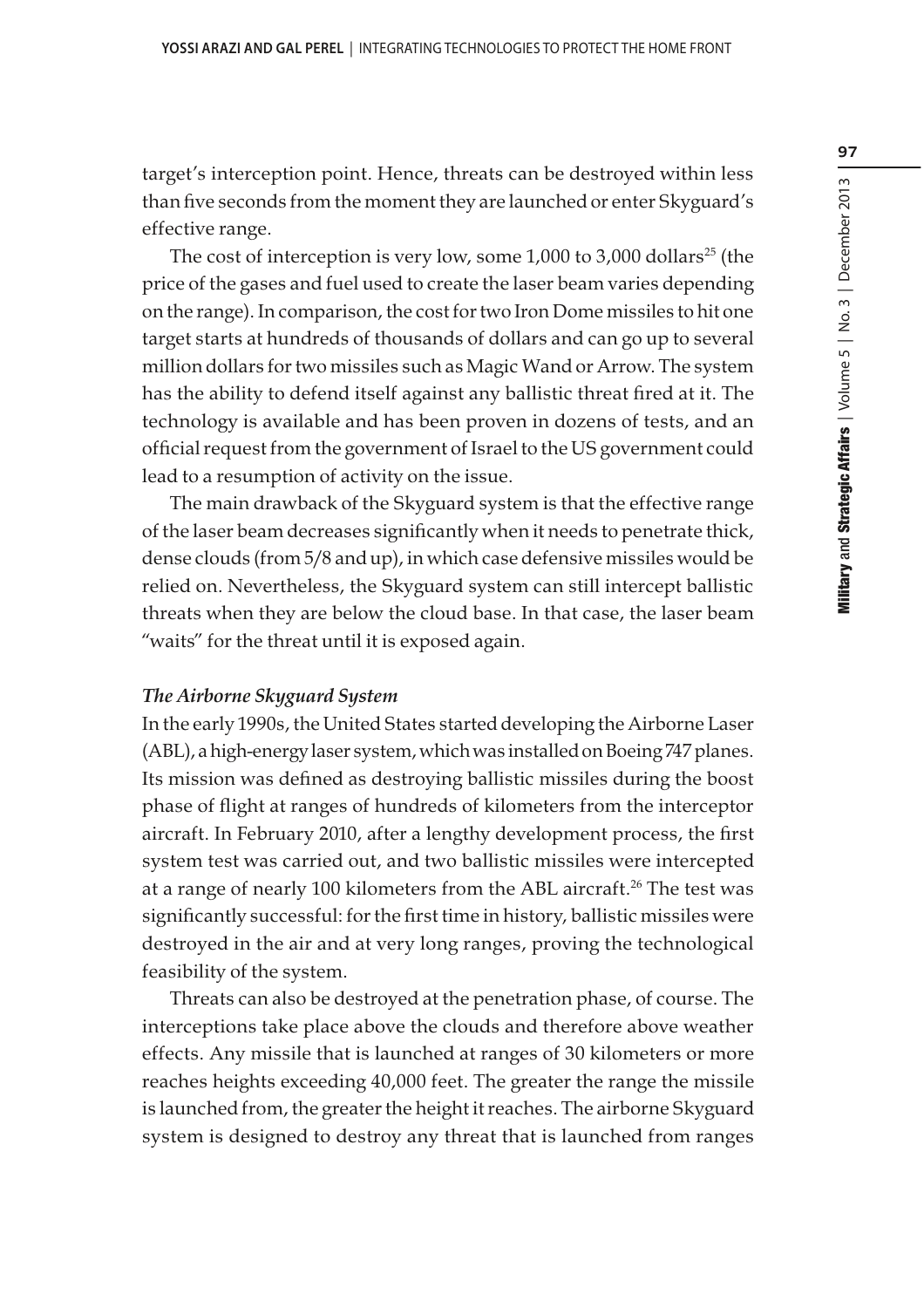between 30 to 2,000 kilometers, which is the maximum range from which Israel is threatened.

The start of the interception will be at very large ranges from the interceptor aircraft, which will be able to destroy fragmentation warheads with each fragment being intercepted separately. In 2003, Northrop Grumman made a proposal to the Israeli defense ministry to install the "regular" Skyguard system on a medium transport aircraft. This configuration enabled destruction of threats at ranges of about 130-150 kilometers from the interceptor plane, and was called ARIEL.

This article proposes that an examination of the airborne Skyguard system's enhanced configuration takes place, as was done on the ABL, and increase the output to 3 megawatts and the optical diameter to 1.5 meters. If installed on a large aircraft like the Boeing 747-300, the system would be able to carry an ample quantity of fuel and gases in order to perform a number of interceptions. A few aircraft flying around the clock could intercept any ballistic threat in combination with the defensive layers of anti-missile missiles.

Similar to ABL, the enhanced ARIEL system's anticipated capability is its ability to intercept ballistic threats that are found at a range of some 400 kilometers from it and above 30,000 feet. Initial calculations show that lasing can be produced approximately 200 or more times before the aircraft needs to be refueled with the gases and fuel that are needed for lasing. Thermal calculations show that for Shihab and Scud D missiles, we can assume a required lasing time of some five seconds to destroy the threat and approximately another two seconds to move to the next threat. For the other threats, like Scud C, the required lasing time is about three seconds, with another two seconds to move to the next threat. The gross interception times will be seven seconds and five seconds, respectively. ARIEL aircraft will be able to intercept any ballistic threat launched from a range exceeding about 30 kilometers and in dense volleys. The other tactical rockets, from a regular Grad to smaller threats, do not exceed an altitude of 30,00 feet during flight and will be intercepted by the groundbased Skyguard systems and Iron Dome missiles.<sup>27</sup>

Work on the ABL system was stopped in 2011 due to the system's lack of sufficient power to enable an aircraft to operate outside the borders of Iran, as explained by former US Defense Secretary Robert Gates.<sup>28</sup> This limitation is not relevant to Israel, however, as the aircraft would remain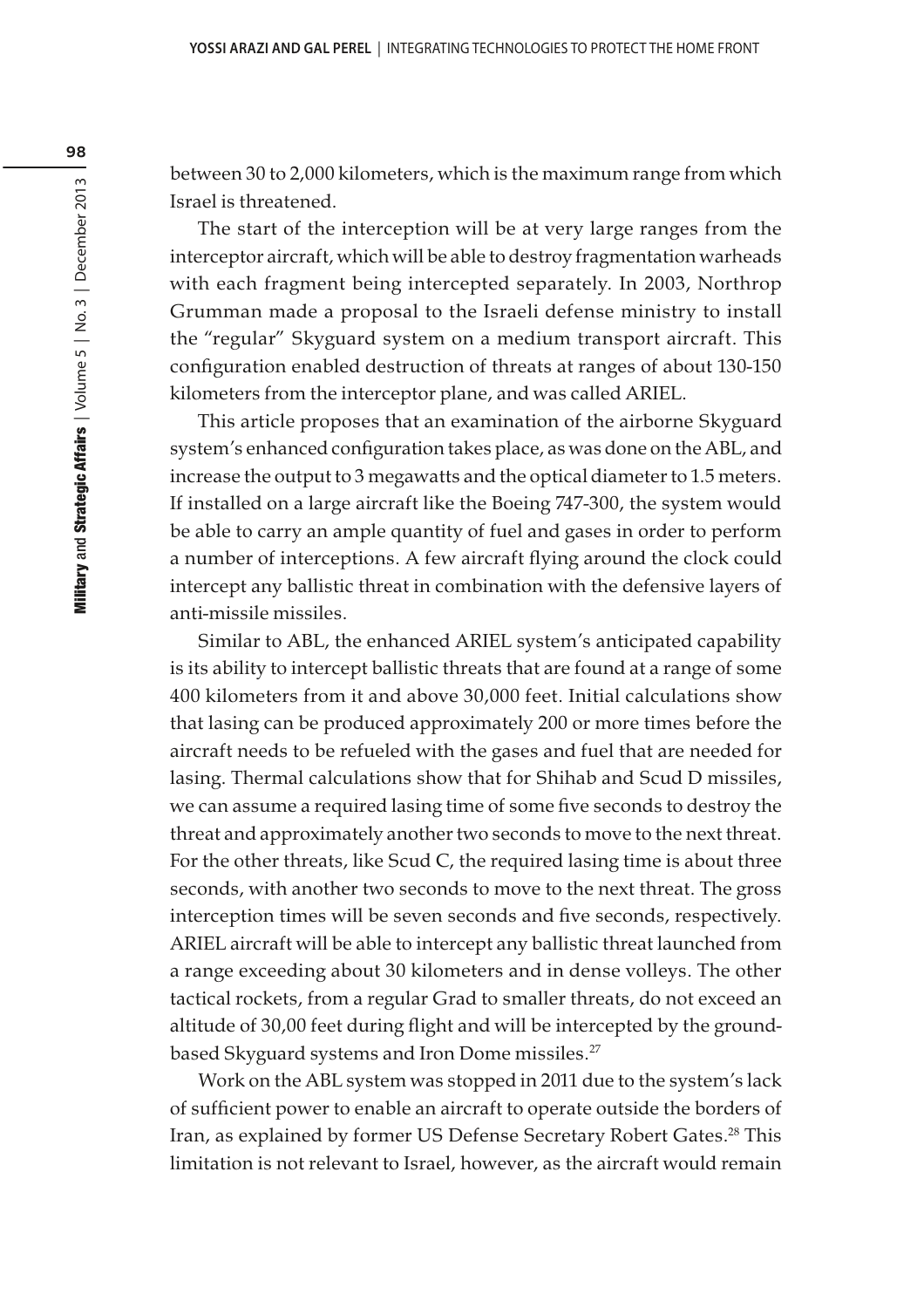99

in the air over the country and intercept threats at the penetration phase, when they are at a distance of approximately 400 kilometers or less from the target.<sup>29</sup>

## **Budgetary Scenario**

#### Basic Assumptions

- The fighting scenario is as described in the Threat Reference Scenario section.
- The defense establishment will continue to invest in missile defense systems.
- The cost estimate for procurement of defensive missiles only is based on the assumptions that inventory will be prepared for 40 days of fighting and that missiles fired in the course of 30 days of fighting will be replaced. In order to have a reasonable chance of success in intercepting a threat, two defensive missiles will be needed. The cost of an Iron Dome missile is 100,000 dollars,<sup>30</sup> of a Magic Wand missile, 1.25 million dollars, and an Arrow 2 or Arrow 3 missile, about 3 million dollars.
- The expected cost of the airborne and ground-based laser element in the integrated system will be presented, that is, five airborne Skyguard systems and 80 ground-based Skyguard systems. The radar and communication infrastructures for missile defense systems will also support the laser systems.
- The investment required for procurement of defensive missiles alone (not including launchers, support systems, and infrastructures) is as follows: to intercept 250 short-range rockets every day that are likely to fall in various premises (out of the 800 that will be fired), 500 Iron Dome missiles will be required. The cost of preparing for 40 days of fighting will reach approximately 2 billion dollars. Interception of the 100 medium-range missiles and rockets will require the use of 200 Magic Wand missiles per day at a total cost of 10 billion dollars for 40 days of fighting. The cost of 200 Arrow and Patriot missiles to intercept long-range threats every day will reach 24 billion dollars. For 40 days of fighting then, the total sum of 36 billion dollars will be needed for procuring inventory. The cost of just "pressing the trigger" on one day of fighting will get to approximately 900 million dollars. Following the fighting, the cost of procuring inventory to replace the missiles fired during 30 days of fighting will reach 27 billion dollars (3/4 of the cost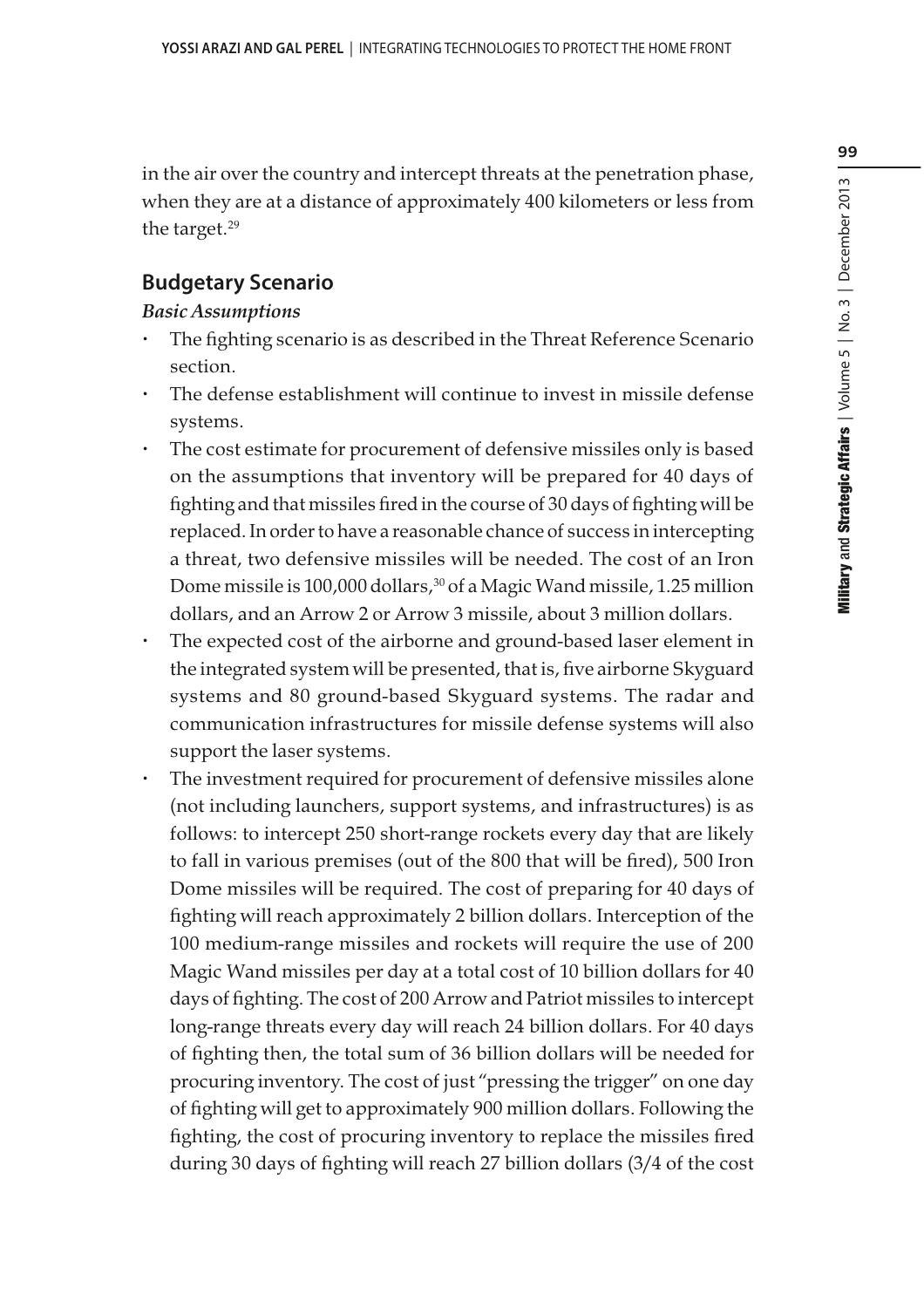of procurement for 40 days). The total cost of preparing an inventory of missiles alone for 40 days and replacing inventory after 30 days of fighting will reach up to 63 billion dollars. These are prohibitive sums that will never be allocated.

# **Investment in Ground-Based and Airborne Skyguard Systems** Ground-Based Systems

The specification submitted by Northrop Grumman in a letter sent in 2007 quotes the following prices:

- 310 million dollars for the first three systems.
- 40-50 million dollars for a system in production (depending on the quantity ordered). The price includes communications and also unique radar for each Skyguard system, which costs approximately 15 million dollars. One radar will feed four or five systems, so it can be assumed that some 30 million dollars would be necessary for a Skyguard system in serial production. The price of the 77 remaining systems will be approximately 2.3 billion dollars.

In addition, the following will be required:

- 200 million dollars (estimated) for fueling infrastructures.
- 300 million dollars (estimated) for administrative and maintenance infrastructures and spare parts.

The total cost is estimated at about 3.1 billion dollars for 80 groundbased Skyguard systems to protect all critical sites and population centers in Israel.

## Airborne Laser Systems

The figures given in the letter from Northrop Grumman quote the price of 177 million dollars for the first ground-based Skyguard system. Based on this figure, it can be assumed that the development phase for airborne systems will require an estimated 100 billion dollars for the purchase of a used Boeing 747 and some 250 million dollars to build a prototype of the first airborne Skyguard systems. The airborne system is simple to implement compared to the ground-based system due to the low atmospheric pressure that exists at an altitude of 40,000 feet and is required for production of the laser beam. An additional 100 million dollars will be added for purposes of planning and implementing installation in the aircraft and another 100 million dollars for testing. In addition, about 100 million dollars will be

100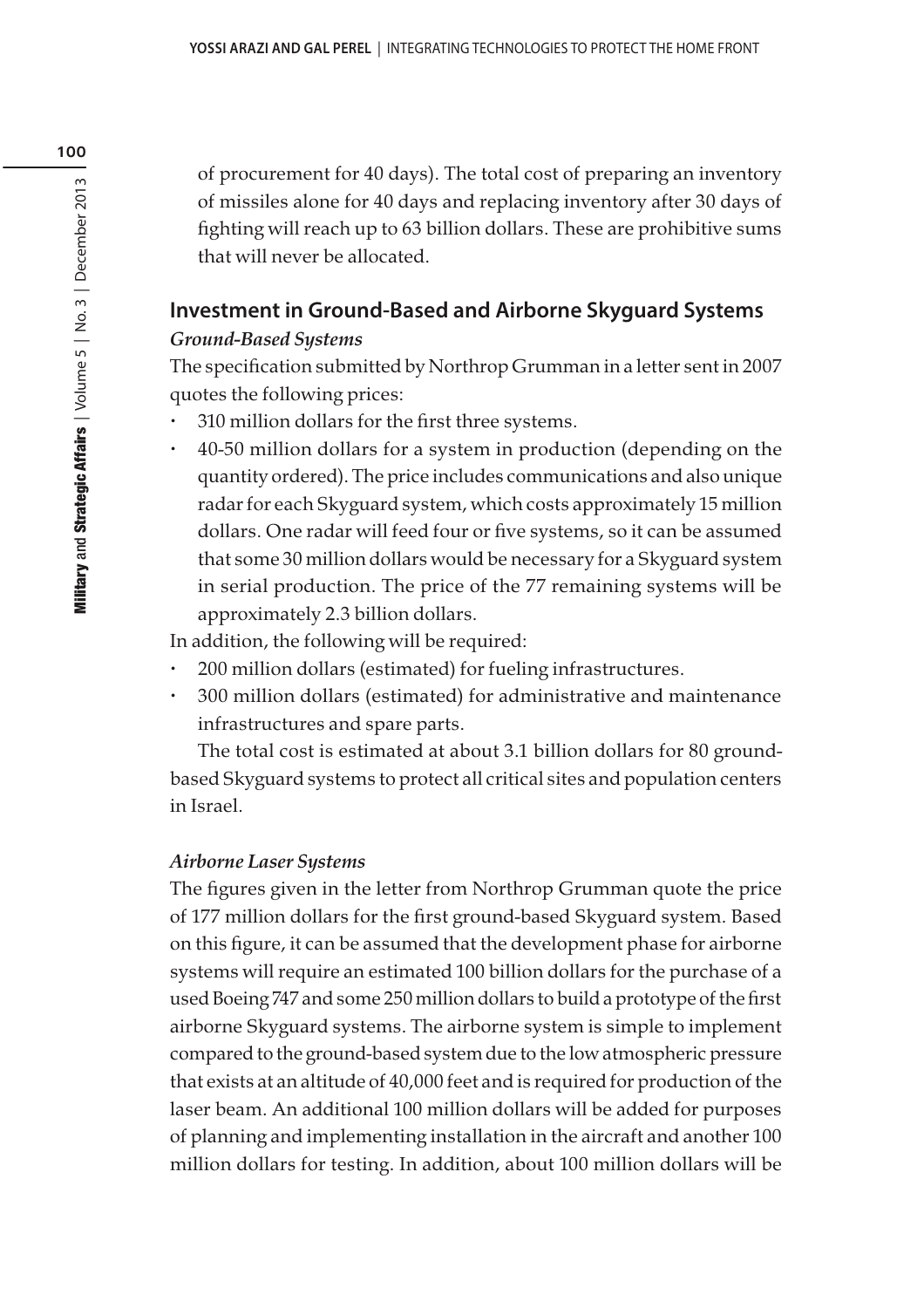needed for infrastructures, maintenance, and refueling of the laser systems on the ground, and another 50 million for other expenses. This is a total of some 700 million dollars for the development phase and production of the first aircraft. Procurement of another four airborne Skyguard systems, including their installation, will cost about 120 million dollars per aircraft, 50 million dollars for the laser system (20 million more than for the groundbased Skyguard system), and approximately another 20 million dollars for spare parts, maintenance support, and other expenses. The total price of one aircraft will be approximately 190 million dollars, and the price of the four additional aircraft will be about 760 million dollars. The overall price of procurement of the ground-based and airborne laser systems, including maintenance support, operational auxiliary systems, and the like is expected to reach up to 4.6 billion dollars, an investment that will be spread over about eight years and is economically feasible.

# **Cost of 30 Days of Fighting with Skyguard Systems Alone**

### Cost of one day of fighting

- 1,000 lasing to destroy all 1,000 threats 2 million dollars
- 72 flight hours (3 aircraft in a row at 15,000 dollars an hour) 11 million dollars

The total cost comes to 13 million dollars per day, compared to 900 million dollars per day for partial protection with missile defense systems. The cost of 30 days of fighting would be some 400 million dollars, compared to a cost of 63 billion dollars for the defensive missiles alone.

# **Effectiveness of the Integrated Solution**

The integrated solution makes it possible to economically and operationally implement a comprehensive system of protection that is effective and efficient at protecting the entire home front. As concluded above, an investment of about 4.6 billion dollars in ground-based and airborne laser systems will make it possible to save more than 55 billion dollars over the cost of missile defense alone, and create a feasible system. The integrated system would include about five high-energy laser aircraft (ARIEL), five defensive layers of anti-missile missiles (Iron Dome, Magic Wand, Arrow 2, Arrow 3, and Patriot) in quantities and deployment to be determined by the defense establishment, and 80 ground-based Skyguard systems. This combination meets all the necessary requirements for the ultimate, ideal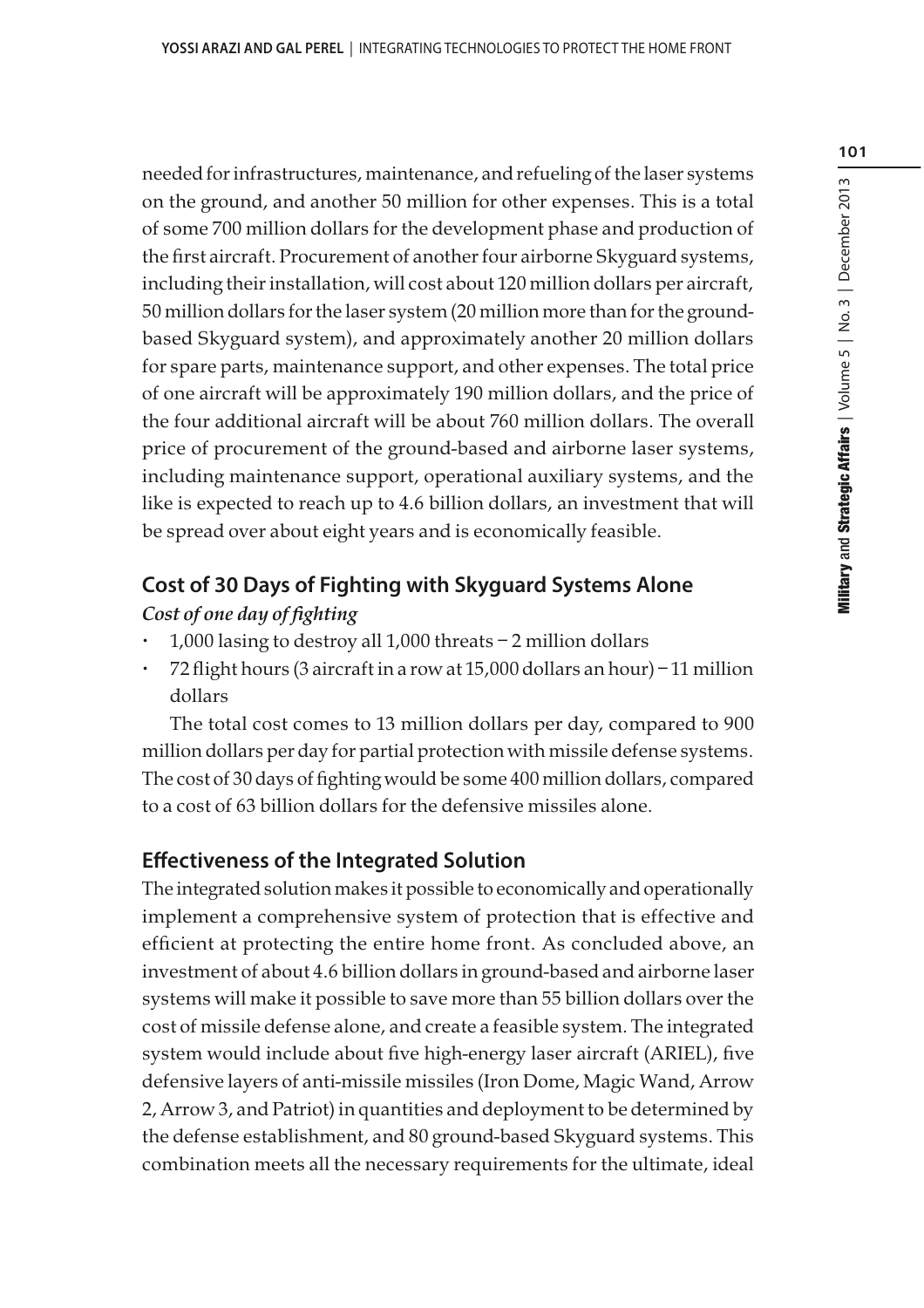| Interceptor/Type of Threat,<br><b>Characteristics, and Costs</b> | <b>Iron Dome</b>                                             | <b>Magic Wand</b>                | Arrow <sub>2</sub>                           | Arrow <sub>3</sub>                           | <b>Ground-Based</b><br><b>Skyguard System</b> | Airborne Skyguard<br><b>System</b>                         | <b>Comments</b>                                                                  |
|------------------------------------------------------------------|--------------------------------------------------------------|----------------------------------|----------------------------------------------|----------------------------------------------|-----------------------------------------------|------------------------------------------------------------|----------------------------------------------------------------------------------|
| <b>Mortar Shells</b>                                             |                                                              |                                  |                                              |                                              | $\rm V^1$                                     |                                                            | Destroys a threat<br>every 3 seconds.                                            |
| P-800 Cruise Missiles                                            |                                                              |                                  |                                              |                                              | $V^1$<br>Volley of 4-5 missiles               |                                                            |                                                                                  |
| Qassams and Grads up to 12-15<br>kilometers                      |                                                              |                                  |                                              |                                              | $V^1$                                         |                                                            |                                                                                  |
| Grads to a range of 15-40 kilo-<br>meters                        | $\mathbf V$                                                  |                                  |                                              |                                              | $\rm V^1$<br>Volley of 10-12 missiles         | $V^{1,2}$<br>Volley of 10-30 missiles   over 30 kilometers | <sup>2</sup> Firing from a range of                                              |
| Fajr-3, Fajr-5                                                   | V                                                            | Maybe                            |                                              |                                              | $V^1$<br>Volley of 9-10 missiles              | $V^{1,3}$<br>Volley of 15-23 missiles cepted under a range | <sup>3</sup> Threats will be inter-<br>of 400 kilometers and<br>over 30,000 feet |
| Zelzal, M600, F110                                               |                                                              | V                                | Maybe                                        |                                              | $V^1$<br>Volley of 4-5 missiles               | $V^{1,3}$<br>Volley of 18-52 missiles                      |                                                                                  |
| Scud B, C                                                        |                                                              | Maybe                            | V                                            | Maybe                                        | $V^1$<br>Volley of 2-3 missiles               | $V^{3,4}$<br>Volley of 56-64 missiles 3-5 seconds          | <sup>4</sup> Estimated lasing time                                               |
| Scud D, Shihab 3, 4                                              |                                                              |                                  |                                              | V                                            | $V^1$<br>Volley of 1-2 missiles               | $V^{3,4}$<br>Volley of 15-33 missiles                      |                                                                                  |
| Cost of 1 interception (2 mis-<br>siles)                         | 200,000 dol-<br>llars                                        | 2.5 million<br>dollars           | 6 million<br>dollars                         | 6 million<br>dollars                         | Up to 3,000 dollars                           | Up to 5,000 dollars                                        |                                                                                  |
| Cost of 1 day of fighting                                        | 50 million dol- 250 million<br>lars (250 inter-<br>ceptions) | dollars $(100$<br>interceptions) | 300 million<br>dollars (50<br>interceptions) | 300 million<br>dollars (50<br>interceptions) | 2-3 million dollars                           | 2-3 million dollars, in-<br>cluding 72 flight hours        |                                                                                  |

# **Table 1. Comparison – Performance and Cost<sup>31</sup>**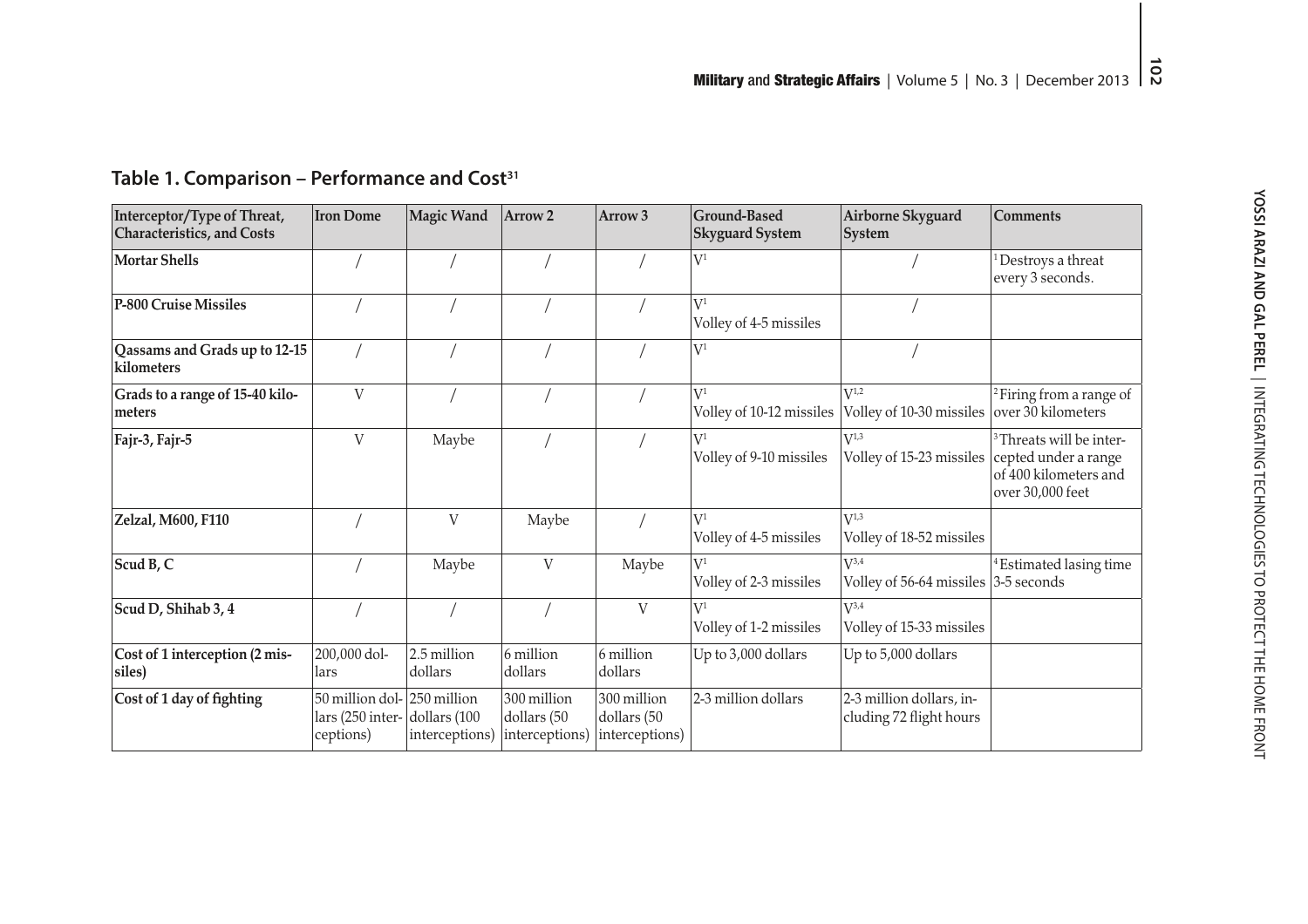system, which will provide protection against mortar shells and cruise missiles, defend communities near the border, and allow a dual defensive response in most cases using the laser system and defensive missiles. As a general rule, it is always preferable to use the laser system due to its low cost. Defensive missiles will be a backup for the ground-based laser system in the event of bad weather and when it is necessary to defend against especially dense missile volleys. The radar, communications, and control systems that are intended to support defensive missiles will also support laser systems, both ground based and airborne.

## **Operation Pillar of Defense – Protection from All Threats Fired from the Gaza Strip as a Case Study**

Operation Pillar of Defense is unique in the sense that it was the first conflict in which the State of Israel used an active defense system – Iron Dome – rather extensively. At the recommendation of the military and political echelons, the operation began as a planned and orderly move whose objectives were to strengthen deterrence, to strike a hard blow at the rocket array, to inflict a painful blow on Hamas and the other terrorist organizations involved, and to stop the rocket fire directed at Israel from Gaza.<sup>32</sup> The start of the operation included an aerial attack to assassinate Ahmed Jabari, commander of Hamas's military wing in the Gaza Strip, and another aerial attack whose targets were warehouses and missile-launching pits for Fajr-5 rockets ranging some 75 kilometers. The IDF was working to shorten the duration of the fighting, which was reflected in the political echelon's pursuit of a mechanism for ending the operation<sup>33</sup> and in the directive by Chief of Staff Benny Gantz "to continue to attack with every bit of force and to step up the pace,"<sup>34</sup> in accordance with the approach of achieving the objectives quickly.

There is no doubt that during the fighting the system made a significant contribution to the home front's morale. And indeed, the more effective the defensive system is, the greater the home front's morale, as well as its ability to cope with the situation. In the course of the operation, Hamas fired 1,506 rockets at Israel, but only 479 of them were fired at populated areas. Iron Dome succeeded in intercepting 421 rockets, achieving the success rate of 84 percent.<sup>35</sup>

It is important to examine the limitations and disadvantages of using a system that is based on defensive missiles alone versus the advantages of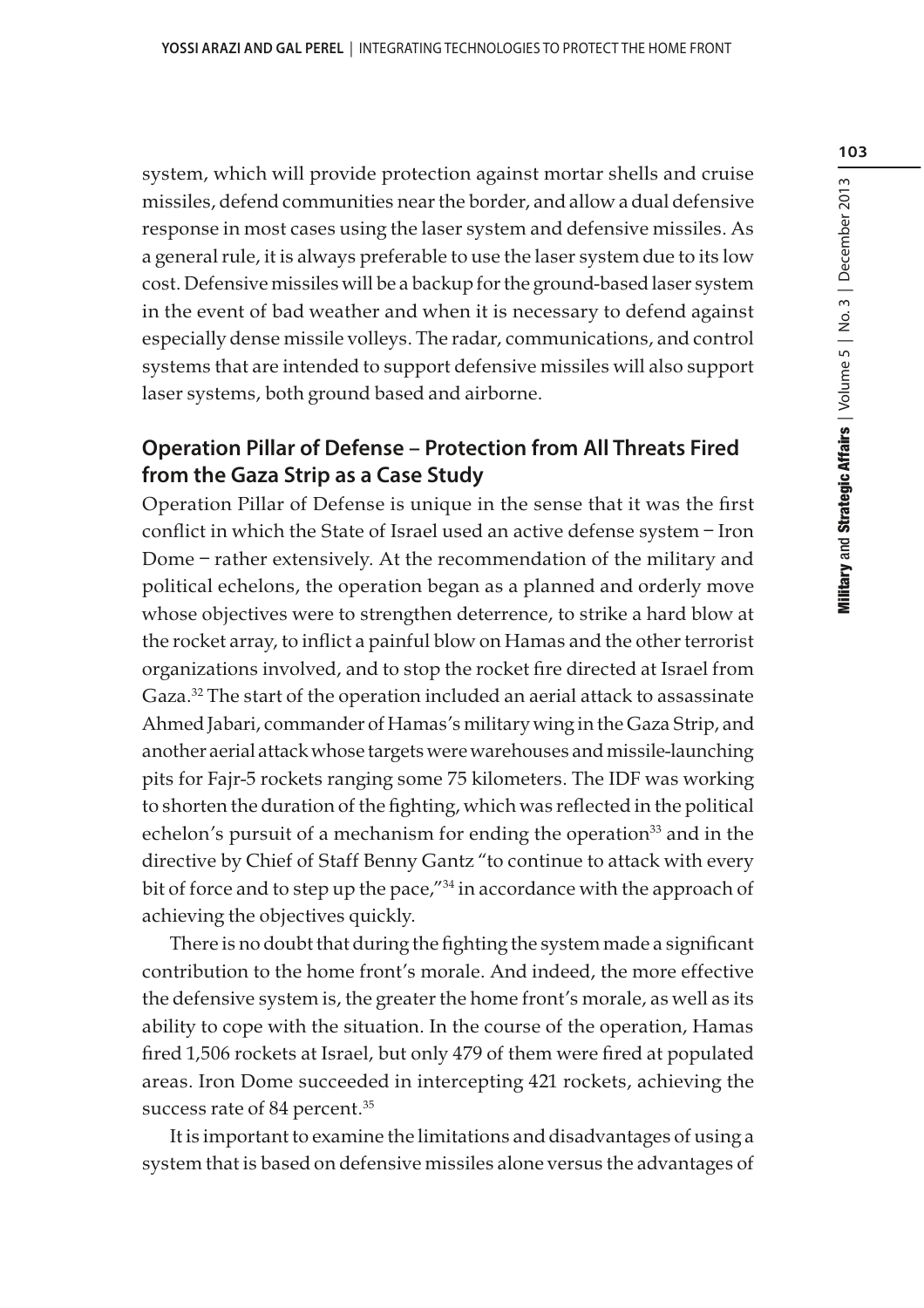combining two technologies – defensive missiles and a high-energy laser – in an integrated defense system. Within this discussion, there are two main points: the inability of defensive missile systems to protect communities near the border and the cost of defensive missiles, which limits the number of missiles that can be purchased.

Two Israeli governments have recognized Iron Dome's limitations in protecting sites near the border. In early 2008, after Iron Dome's limitations were made clear, the Olmert government decided to secure all homes up to 4.5 kilometers from the border, which were, at the time, threatened by the somewhat slow Qassams. The current government decided in mid-2012 to secure all homes up to 7 kilometers from the border. Minister Matan Vilnai even stated in November 2011 that all communities up to a distance of 15 kilometers from the border would be fully secured.<sup>36</sup> But the system's limitations were revealed during Operation Pillar of Defense. Aside from isolated instances in the Sderot area, when rockets fired from southern Gaza were indeed intercepted by Iron Dome– possibly due to the large distance that allowed the interception – Sderot and the Gaza perimeter communities were, for the most part, not actually protected. Though Iron Dome protected communities far from the border such as Beersheba, Ashdod, and Ashkelon, the protection was not thorough. The fact is that Operation Pillar of Defense ended before all the IDF's Tamir interceptor missiles had been launched. Nevertheless, it is easy to imagine what would have happened if the operation had gone on for another few days and the IDF had reached the "bottom of the barrel" in the inventory of defensive missiles. There is no question that both the government of Israel and the IDF command were forced to face very significant pressures to end the operation before all the missiles ran out. This surely would have affected any negotiations connected to ending the fighting. Even worse, if the fighting had not been stopped in time, it is easy to imagine how despondent Israelis would have been and what a great blow this would have been to their morale, in addition to the physical damage.

We cannot ignore the Property Tax report that presents the list of damage during the operation in cities protected by Iron Dome. Hundreds of buildings and cars were damaged. A report from the Israeli Police notes that sappers from the police in the southern region handled 109 rocket hits in populated areas. The conclusion is that the protection provided by the Iron Dome system was not sufficient.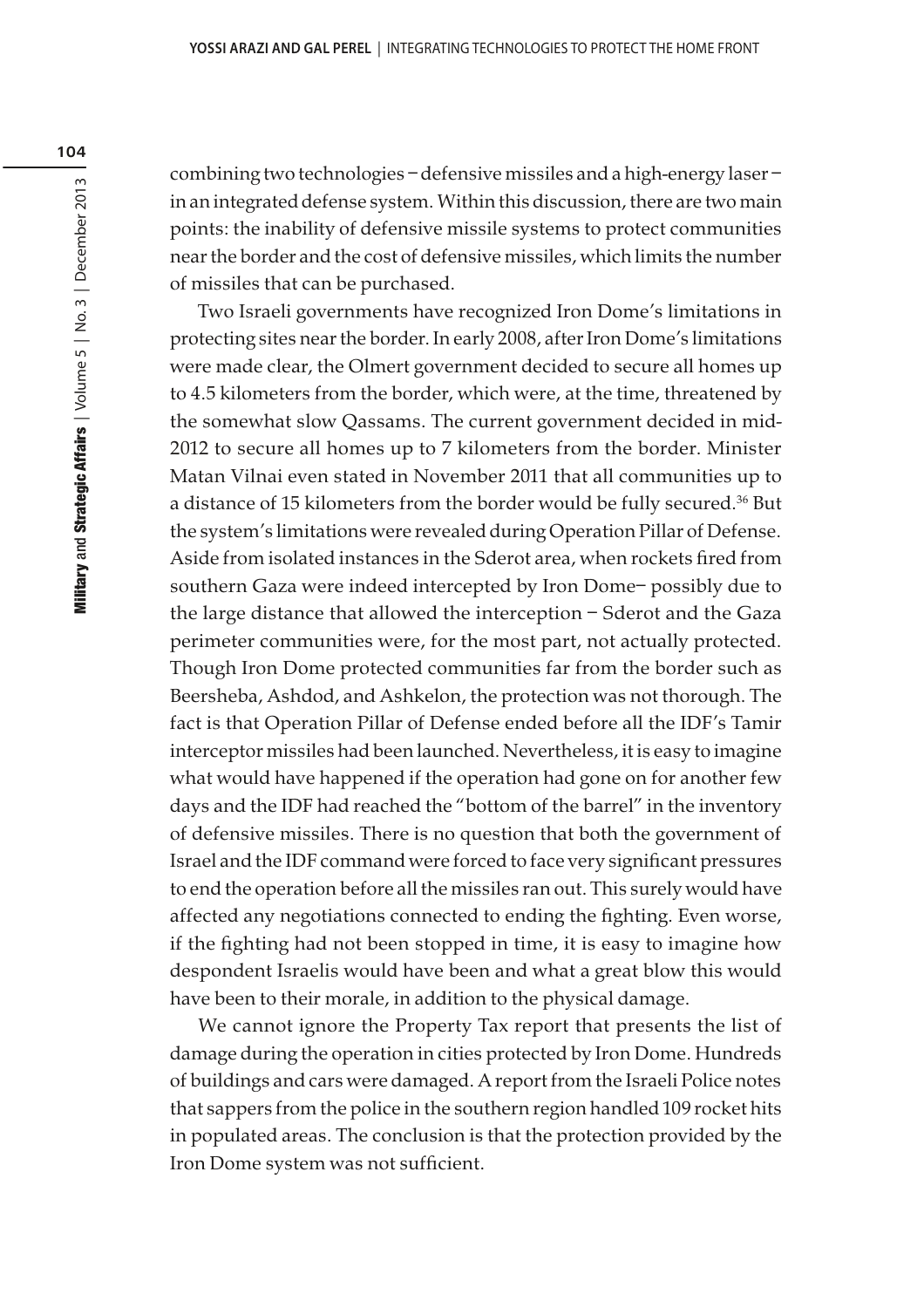The Skyguard system could be much more thorough than the Iron Dome system in defending against the threat from Gaza. The Gaza Strip has no strategic depth: its width, almost along its entire length, is about 7 kilometers, aside for its southern part, whose width is about 13 kilometers. Figure I shows the operational coverage of eight Skyguard systems placed around the Gaza Strip at a distance of about 1 kilometer from the border



**Figure 1. Operational Coverage of the Gaza Perimeter by Eight Skyguard Systems**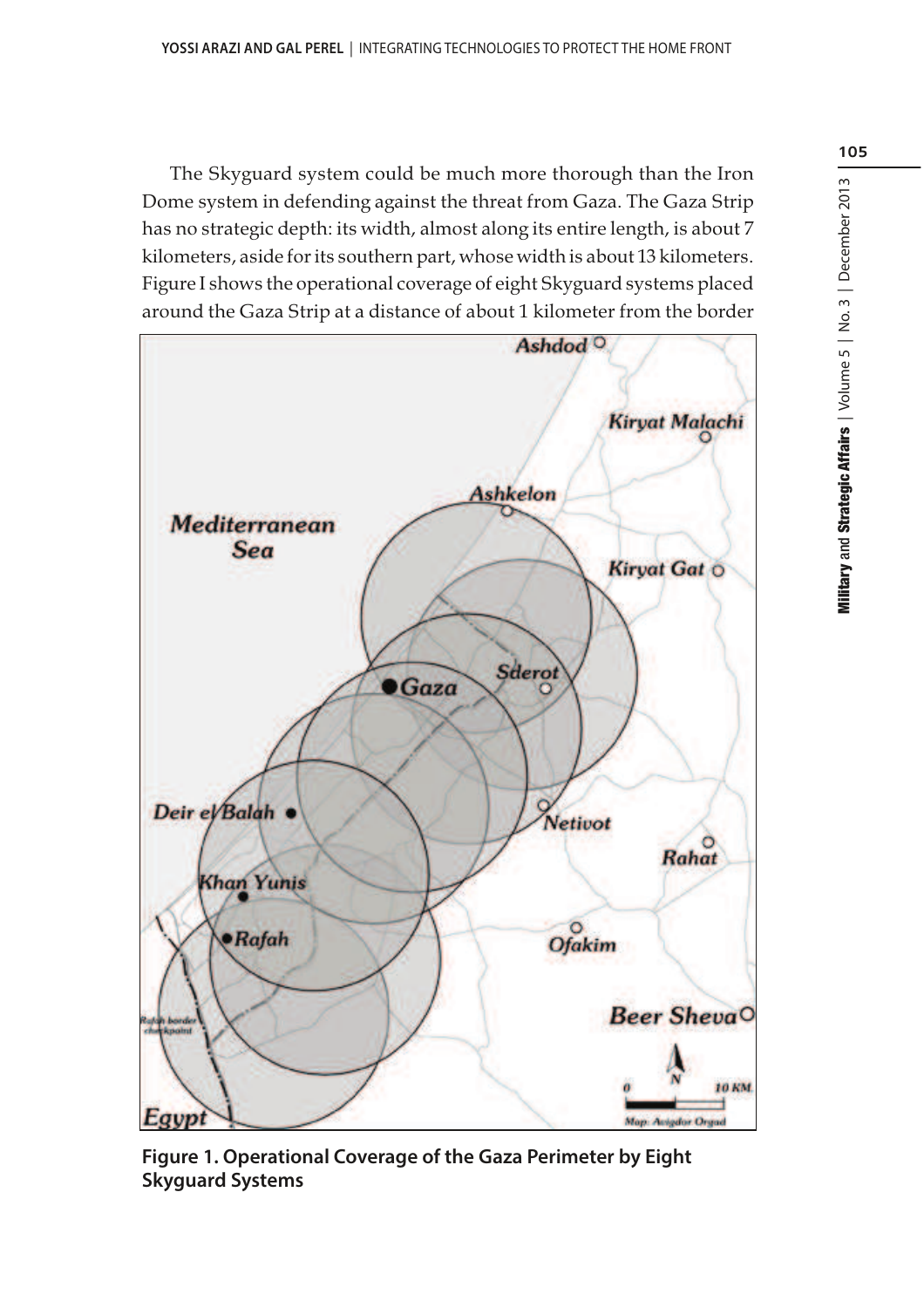(behind folds of land, in order to prevent direct fire on them). With the exception of a limited area, all launch points are covered by the Skyguard systems.

The Skyguard system does not require estimation processes. The vector to the target is received within one-two seconds from the moment the threat is fired, and will be destroyed within another two-three seconds, usually while still over the Gaza Strip and regardless of where it was originally directed.

Because of the short distances involved, the fire at Gaza perimeter communities is almost entirely flat-trajectory fire. Unlike the threat of Qassam 1, an enhanced Grad, with a range of 15 kilometers, usually reaches a maximum altitude of about 550 meters. This is under the typical cloud base, which begins at about 600 meters. The conclusion is that even in difficult weather conditions, the Skyguard systems will protect the Gaza perimeter communities. In fact, the laser systems surround the Gaza Strip with a kind of "defensive shield" that will intercept any threat fired from the strip at any target in Israel. This also includes the Fajr rockets, which have a range of about 70 kilometers.

The investment required for the incorporation of the Skyguard systems into Israel's security system is approximately 500 million dollars. Delivery would take about two years, and the system's integration with the Iron Dome systems could be elementary. The Iron Dome systems would be placed in locations that are relatively far from the border and which they are able to protect. The initial interception of all threats would be done with the Skyguard systems, which, as noted, have a perpetual magazine, and any threat that gets through, would be handled by the Iron Dome system. This combination would give optimal protection, and would provide the decision makers and government of Israel with breathing room to consider various decisions, knowing that the home front is well protected.

# **The Irrelevance of Defense Systems Based on Solid-State Lasers**

Both the Nautilus and Skyguard chemical-laser systems are currently available and have proven capabilities. Postponing their implementation just because of the expectation for a more advanced solid-state laser has no basis in any technical reality.<sup>37</sup> Solid-state lasers also have a number of significant limitations. First, there is the limitation of output. The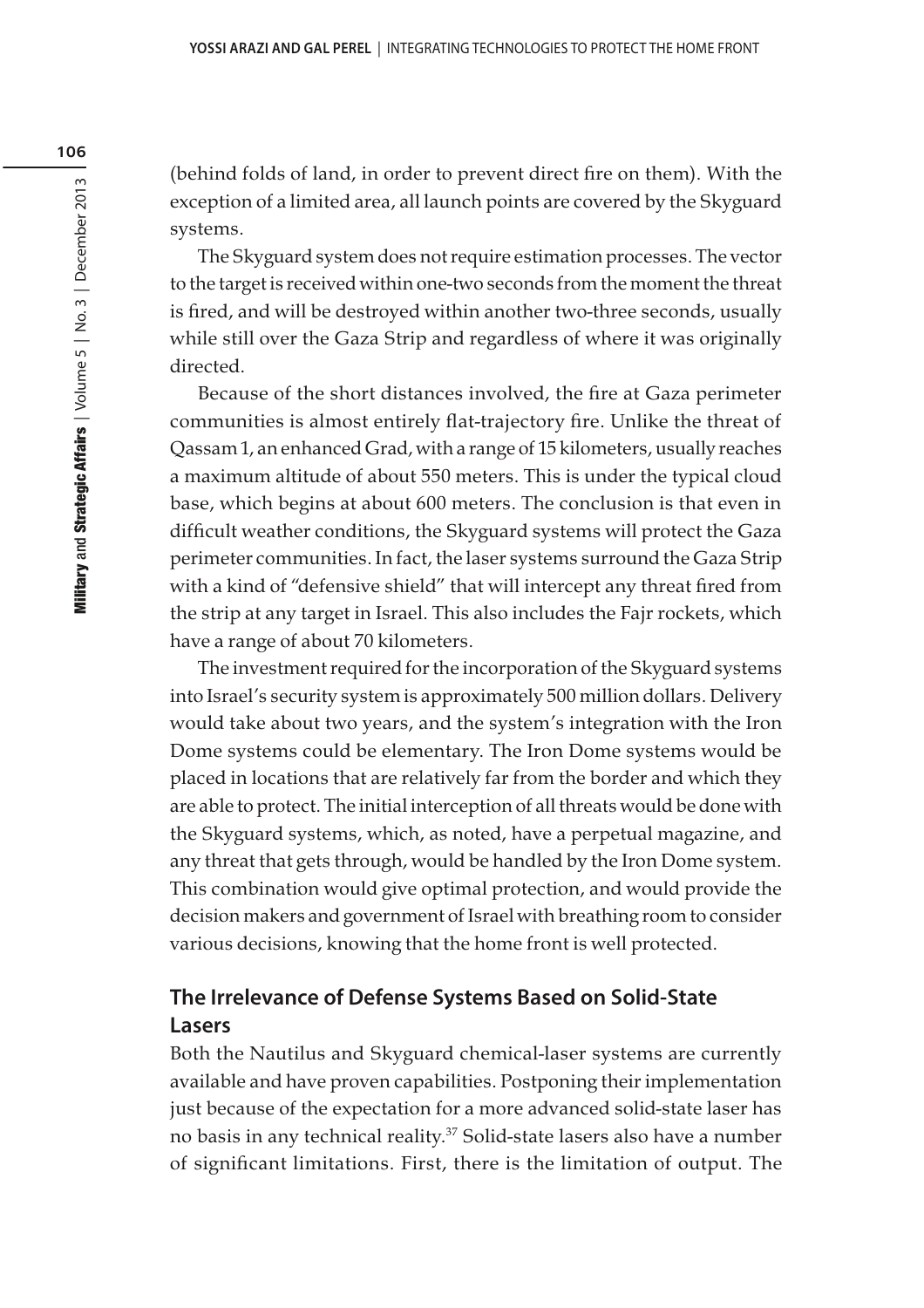highest output that has been achieved with this technology – only about 100 kilowatts, which Northrop Grumman produced in February 2009 by means of plate technology – is about one-tenth of what is needed to intercept a missile. Reaching an output of 1 megawatt or more would require a technological breakthrough that does not appear to be feasible. Second, the efficiency of the laser system based on solid-state technology is only slightly greater than 10 percent. Creating a beam with the necessary output of at least 1 megawatt then requires an investment of some 9 megawatts of electric output, about 8 of which will turn into heat, which must be dispersed during lasing, that is, in two-three seconds. There is no cooling technology capable of doing this, and therefore, no chance to implement the system in the foreseeable future. Third, the system is hypersensitive to the effects of weather because of the length of the short wave on which these lasers operate (about 1 micron, vs. 3.8 microns for the Nautilus/Skyguard). Attenuation of the beam during passage through the atmosphere will be very great compared with the chemical-laser systems. In addition, there is a danger of blindness from reflected light, which stems from the same wavelength. These limitations are a technological barrier that will prevent implementation of a high-energy laser system based on solid-state technology.<sup>38</sup> There is no forecast that would indicate a date for completion of development of such a system, which would make it possible to protect population centers and strategic sites.

#### **Conclusion**

Precision ballistic weapons and cruise missiles have the potential to destroy critical infrastructures in Israel and to threaten the lives of many of its citizens. A system that is based on defensive missiles alone is not applicable to Israel's security needs because of the expenditures involved in procurement and due to the system's failure to meet some of the operational objectives required for basic protection. Nevertheless, the current attempts to build five layers of defense based on defensive missiles should continue in order to bring about an integration of these technologies with high-energy laser systems. An investment of about 4.6 billion dollars in Skyguard systems – 80 ground based and five airborne – continuing for about eight years would lead to creation of an integrated system that would possess all the components of a missile-defense system. This system would meet all the requirements of an ideal system by protecting against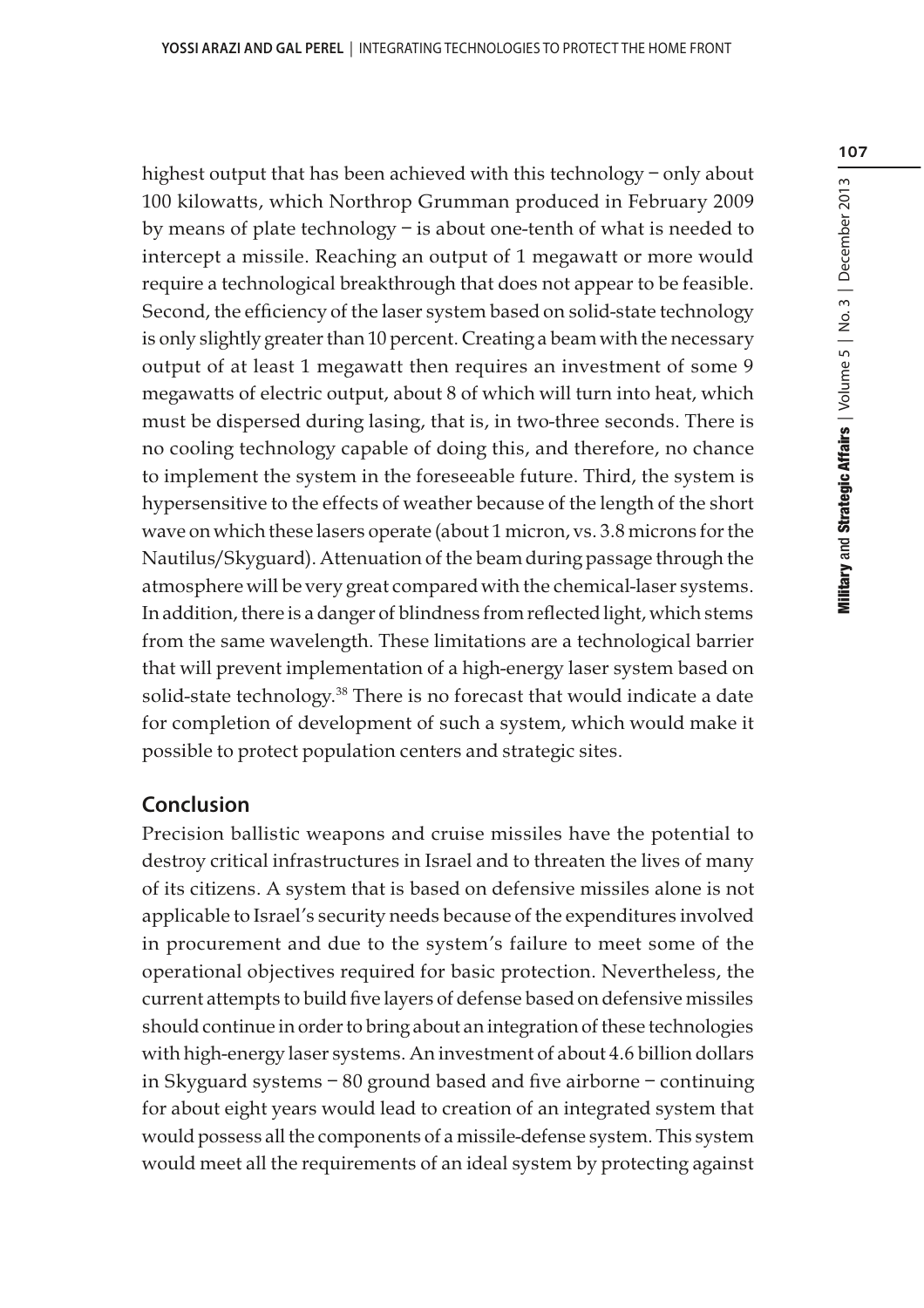all threats at any time, under any type of weather, for as long as necessary, at minimal cost, and with significant savings.

The government of Israel should go back to the drawing board. It should recognize the advantages of the integrated system and act accordingly – especially toward the US government, with regard to restarting activity on the Skyguard system – lest Israel be forced to cope with a serious crisis in future conflicts.

### **Notes**

- 1 Amos Harel, "Chico Tamir Thinks Gantz Plan Could Lead to Disaster," Ha'aretz, July 18, 2013.
- 2 Amir Rapoport, "Golani Guy," Ma'ariv, January 28, 2004.
- 3 Zeev Klein and Hezi Sternlicht, "Matan Vilnai: We'll be Attacked with 1,000 Missiles a Day," Israel Hayom, June 3, 2011, http://www.israelhayom.co.il/ site/newsletter\_article.php?id=11489.
- 4 State Comptroller, Annual Report 59a for 2008 (Jerusalem: State Comptroller's Office, 2009), pp. 13-20.
- 5 Yehuda Wegman, "Why Is It Hard for the IDF to Succeed?" Maarachot 419 (2008): 11.
- 6 Gabriel Siboni, "From the Second Intifada through the Second Lebanon War to Operation Cast Lead: Puzzle Pieces of a Single Campaign," Military and Strategic Affairs 1, no. 1 (2009).
- 7 Giora Eiland, "Operation Pillar of Defense: Strategic Perspectives," in In the Aftermath of Operation Pillar of Defense: The Gaza Strip, November 2012, ed. Shlomo Brom, Memorandum No. 124 (Tel Aviv: Institute for National Security Studies, 2012).
- 8 Ran Dagoni, "Deputy Chief of Staff Benny Gantz: 'We'll Win Third Lebanon War; When We Take Horses out of Stable, Lebanon Will Be Hurting Badly,'" Globes, June 2, 2010, http://www.globes.co.il/news/article. aspx?did=1000563836.
- 9 Gadi Eizenkot, "A Changed Threat? The Response on the Northern Arena," Military and Strategic Affairs 2, no. 1 (2010).
- 10 Ofer Shelah and Yoav Limor, Captives in Lebanon (Tel Aviv: Yediot Books, 2007), p. 221.
- 11 Klein and Sternlicht, "Matan Vilnai."
- 12 Eizenkot, "A Changed Threat?"
- 13 Amos Harel, "Major General Gantz: 'I'm Satisfied with Israel's Capability vis-à-vis Iran; We're in a Good Place, and We'll be in a Better Place,'" Ha'aretz, December 31, 2010, http://www.haaretz.co.il/news/ politics/1.1238152.
- 14 The scenario was formulated on the basis of all threats fired at Israel during the Second Lebanon War and Operation Cast Lead.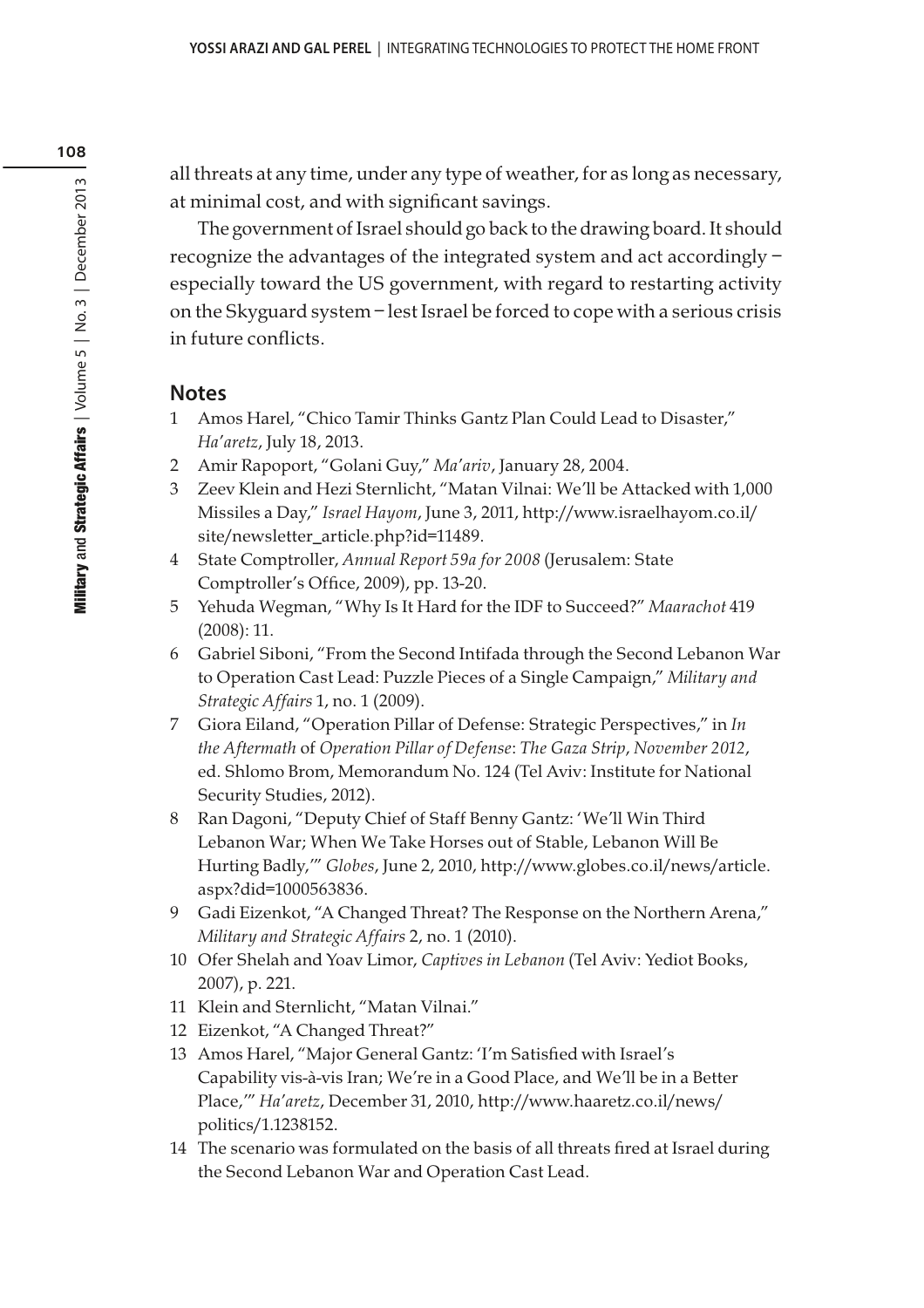- 15 Letter from Magen LaOref ("Home-front Shield," a non-profit organization): "Anticipated Performance of Iron Dome," December 15, 2009
- 16 Yiftah Shapir, "Iron Dome: The Queen of Battle," in In the Aftermath of Operation Pillar of Defense: The Gaza Strip, November 2012, ed. Shlomo Brom, Memorandum No. 124 (Tel Aviv: Institute for National Security Studies, 2012).
- 17 Gadi Eizenkot, "The Characteristics of a Possible Conflict in the Northern Arena and the Home Front," Seminar in Memory of Soldiers Killed in Second Lebanon War, University of Haifa, October 30, 2010, http://www. youtube.com/watch?v=l0xkjirjvCI.
- 18 Uzi Rubin, "Iron Dome in Action: A Preliminary Evaluation," Perspectives 151, Begin-Sadat Center for Strategic Studies, Bar Ilan University, October 24, 2011, http://www.biu.ac.il/SOC/besa/perspectives151.html.
- 19 Noam Barkan, "They Reign Supreme," Yediot Ahronot, April 11, 2011.
- 20 Yuval Azoulay, "The Price in Blood: How Many Rockets Does It Take to Kill One Israeli?" Globes, April 27, 2012.
- 21 Isaac Ben-Israel interview with Yoaz Hendel, Makor Rishon, December 29, 2006.
- 22 Northrop Grumman presentation to Ministry of Defense, January 2007.
- 23 For purposes of redundancy, the intention is to have two Skyguard systems to protect each site. This would lead, inter alia, to the interception of twice as many threats. If the threat arrival rate is less than 1.5 seconds on average, all threats will be destroyed. See Table of Comparison: Performance and Cost.
- 24 Josef Shwartz, 2008 Multinational Ballistic Missile Defense Conference (Honolulu: Northrop Grumman, September 2008).
- 25 Isaac Ben-Israel interview with Yoaz Hendel.
- 26 "ABL's Successful Shootdown," DT Defense Tech, February 12, 2010, http:// defensetech.org/2010/02/12/abls-successful-shootdown/.
- 27 It should be noted that all the data and the assumptions presented above require a careful feasibility study that will also include flight tests.
- 28 Subrata Ghoshroy, "Coming Not So Soon to a Theater Near You: Laser Weapons for Missile Defense," Bulletin of the Atomic Scientists, November 1, 2011, p. 35.
- 29 See Table 1.
- 30 Yoav Zeitun, "Lapid Cuts Defense: 'Concerns about Adverse Effects on Tank Reinforcement,'" Ynet, March 28, 2013, http://www.ynet.co.il/ articles/0,7340,L-4361962,00.html.
- 31 Superscript numbers refer to comments in table. For security reasons, no assessments of the capabilities of defensive missiles against missile volleys are presented.
- 32 Amos Yadlin, "Conclusion," in In the Aftermath of Operation Pillar of Defense: The Gaza Strip, November 2012, ed. Shlomo Brom, Memorandum No. 124 (Tel Aviv: Institute for National Security Studies, 2012).